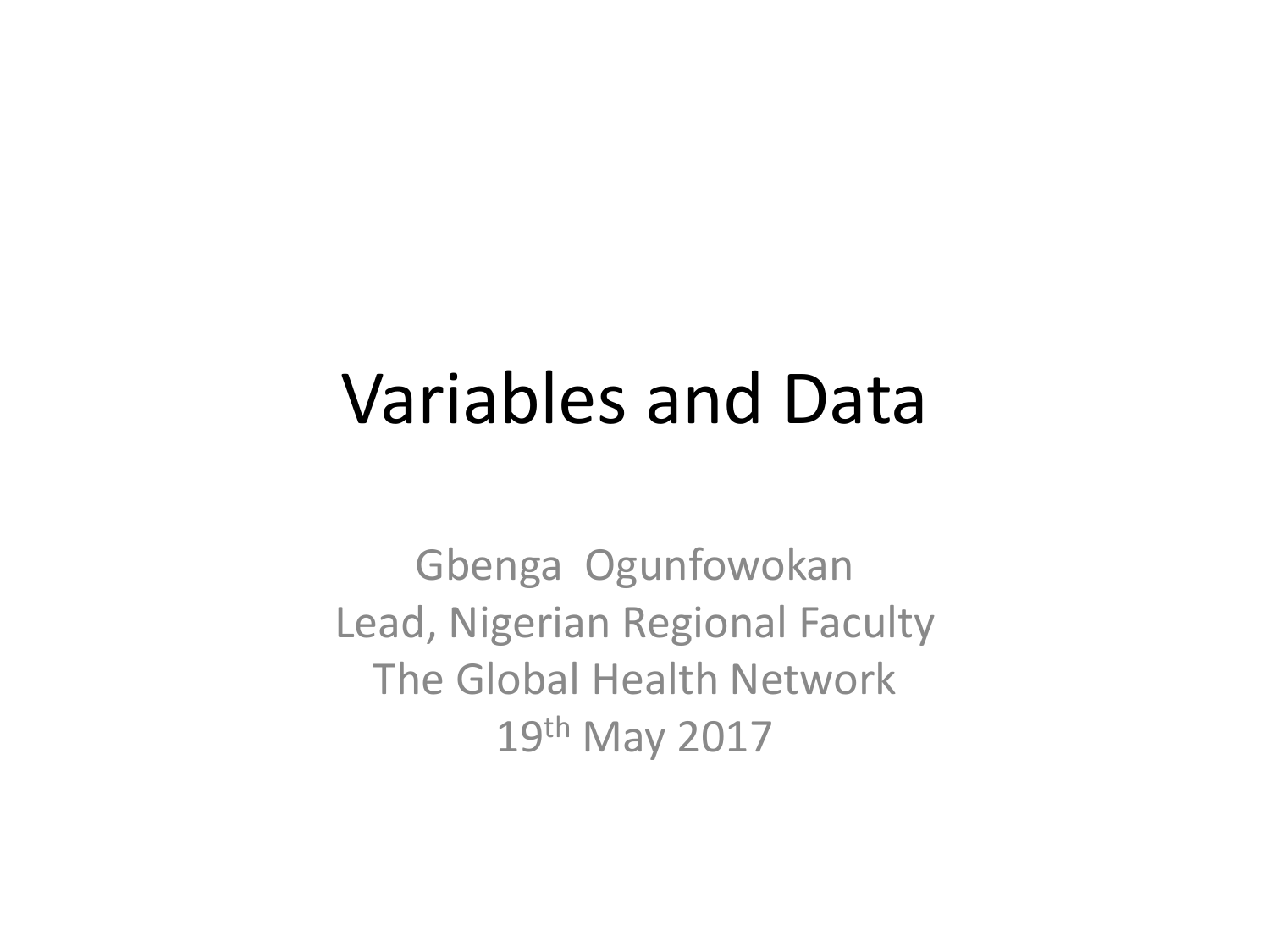# **Objectives**

At the end of this presentation you should be able to

- 1) Define a variable
- 2) Classify variables
- 3) Know how to measure variables
- 4) Have an idea about how a variable can interact with or confound other variables
- 5) Practice how to code variables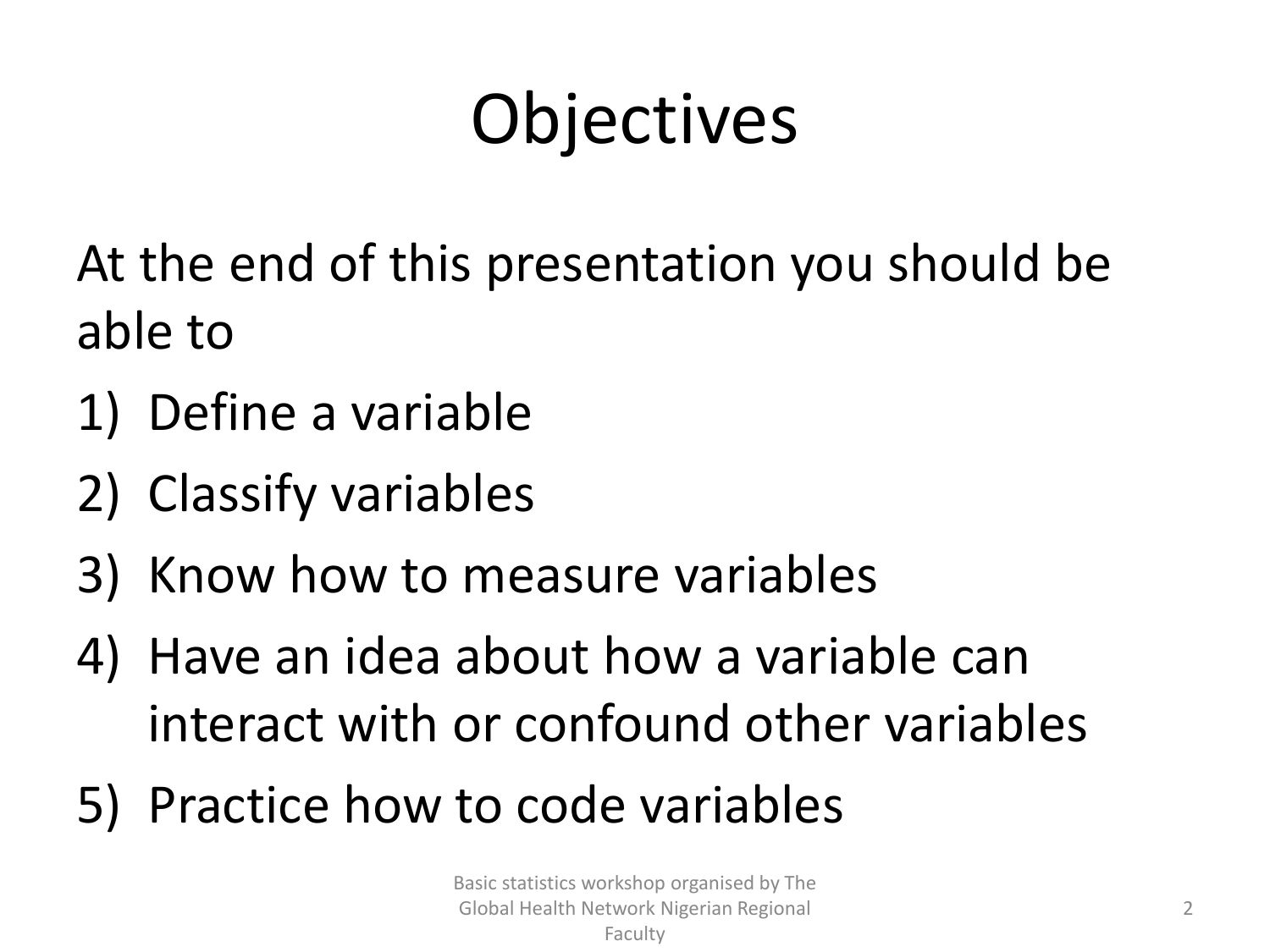### Pre-test

- The ages of participants in a statistic workshop was grouped into 25-30 years, >30-35years, >35-40years, >40-45years, >45-50years. Answer true or false
- 1) > 30 35 years is a variable
- 2) The measurement of the ages of the participants is a continuous variable
- 3) Age is a common confounding variable
- 4) Age of the participants is a nominal variable
- 5) Age of the participants is a polychotomous categorical variable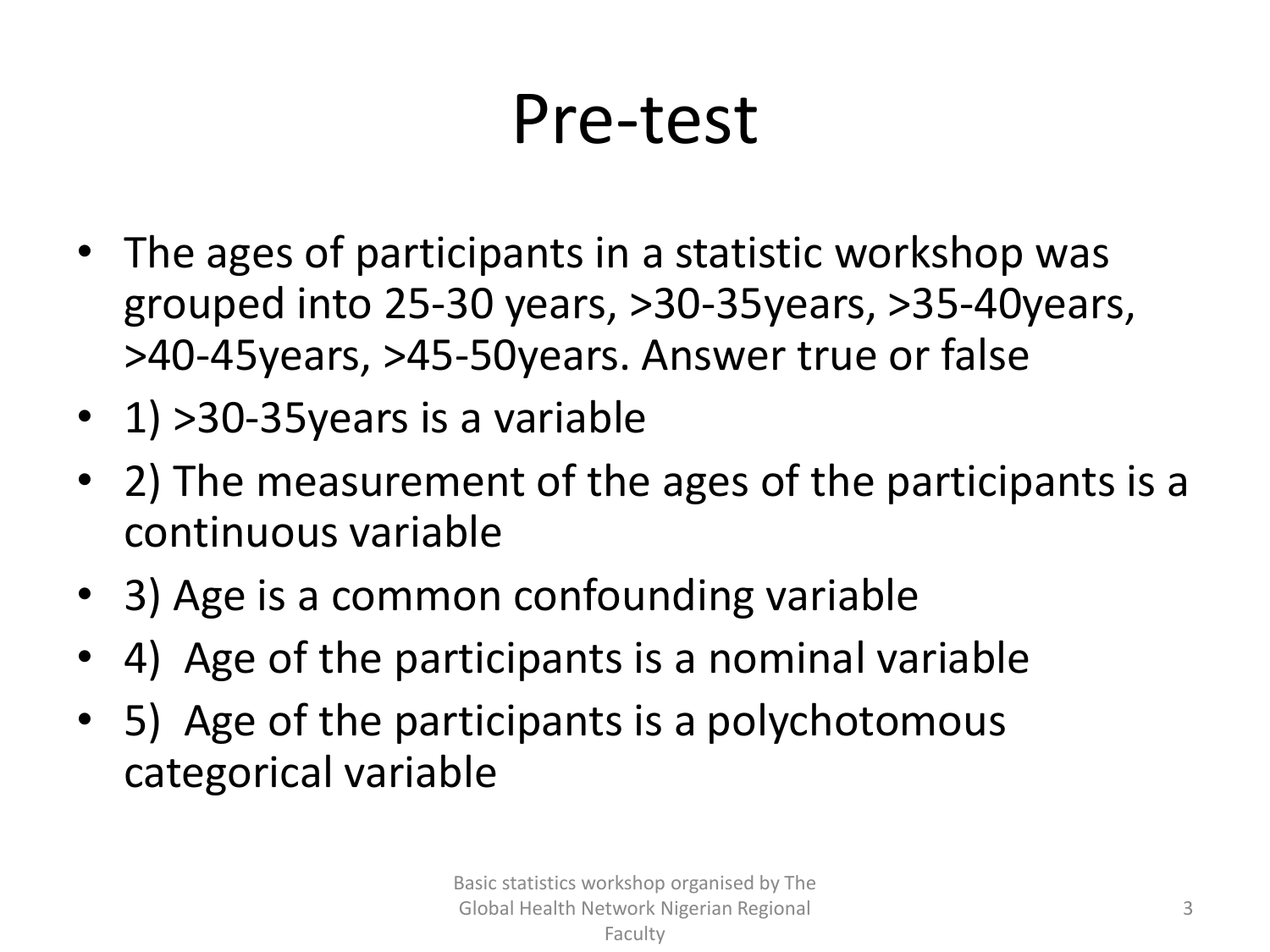# Definition

| Class                                                                                                                              | Yes | No  | <b>Row total</b> |
|------------------------------------------------------------------------------------------------------------------------------------|-----|-----|------------------|
| <b>Nursery</b>                                                                                                                     | 42  | 58  | 100              |
| Primary                                                                                                                            | 55  | 45  | 100              |
| <b>Junior Secondary</b>                                                                                                            | 76  | 24  | 100              |
| <b>Senior Secondary</b>                                                                                                            | 81  | 19  | 100              |
| <b>Column Total</b>                                                                                                                | 254 | 146 | 400              |
| A variable is not only something that we measure,<br>بالمقاربون ويتمرض ويماج والسموم أوالمرموم لمربط والمستحدث والممتحدة والمستحدث |     |     |                  |

but also something that we can describe or manipulate and something we can control for.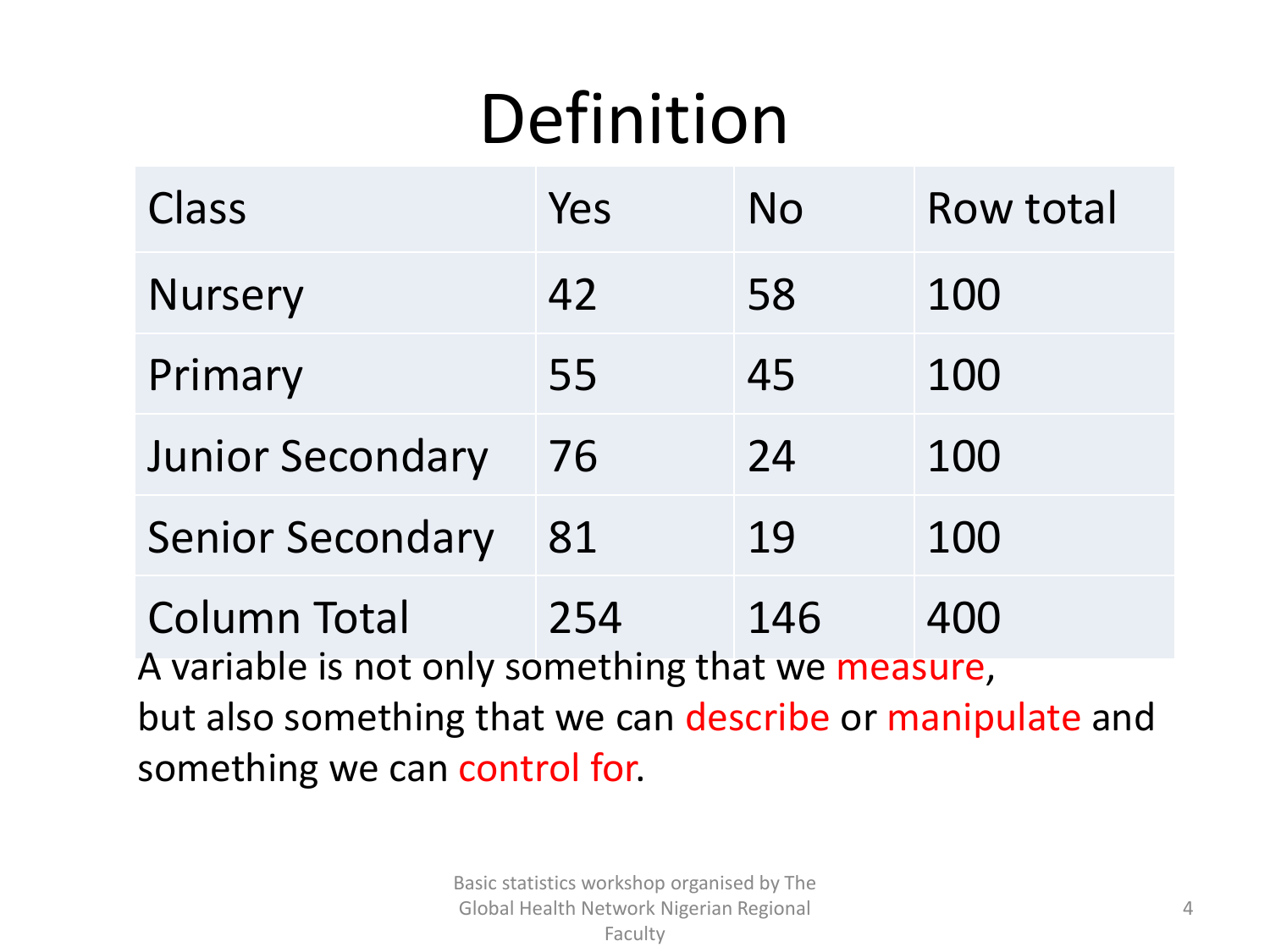### Definition

A variable is a quantity or measurement which can take any of a specified set of values e.g. Age, Gender, BP etc.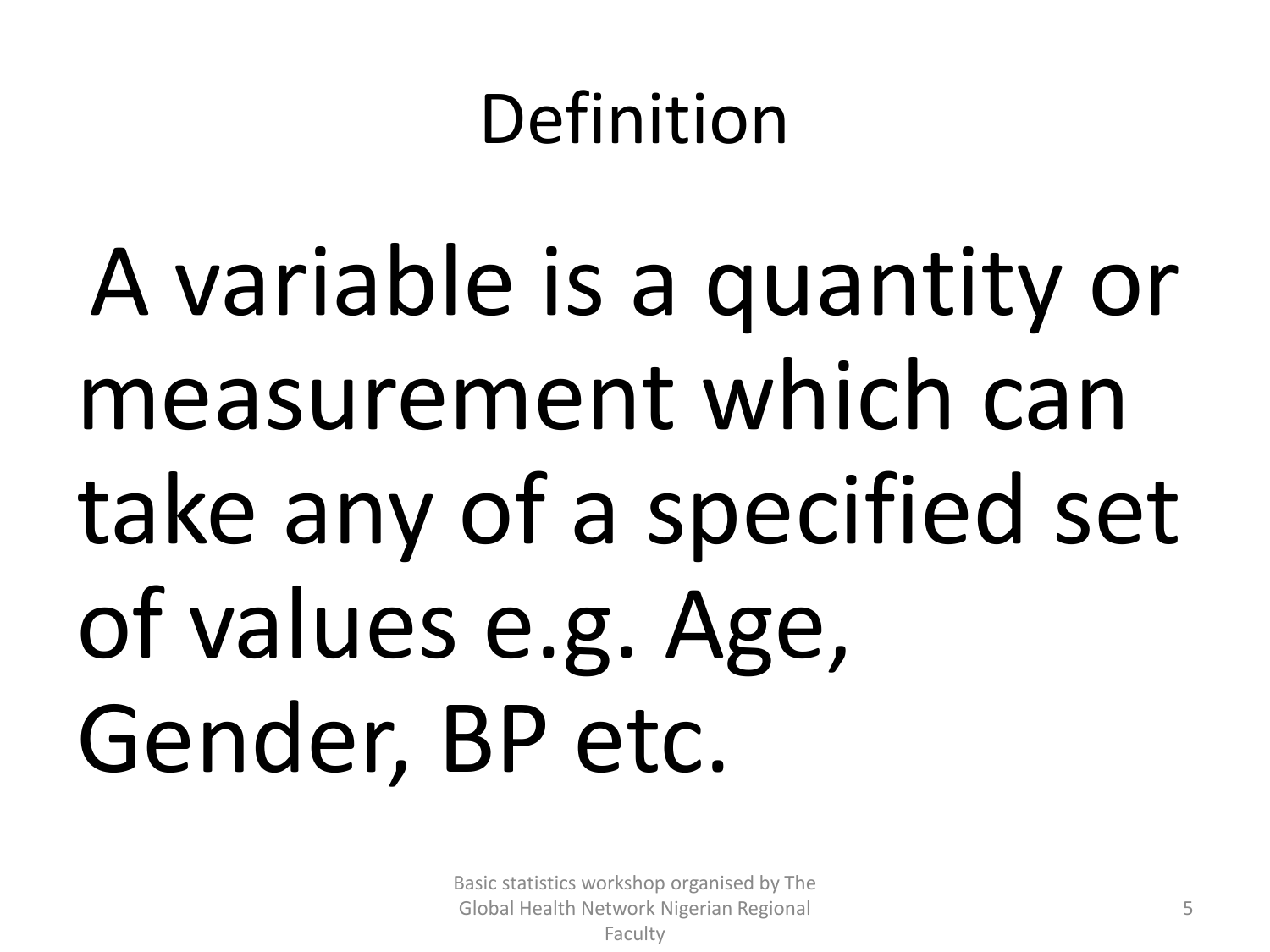### Data

• A set of values of quantitative or qualitative variables.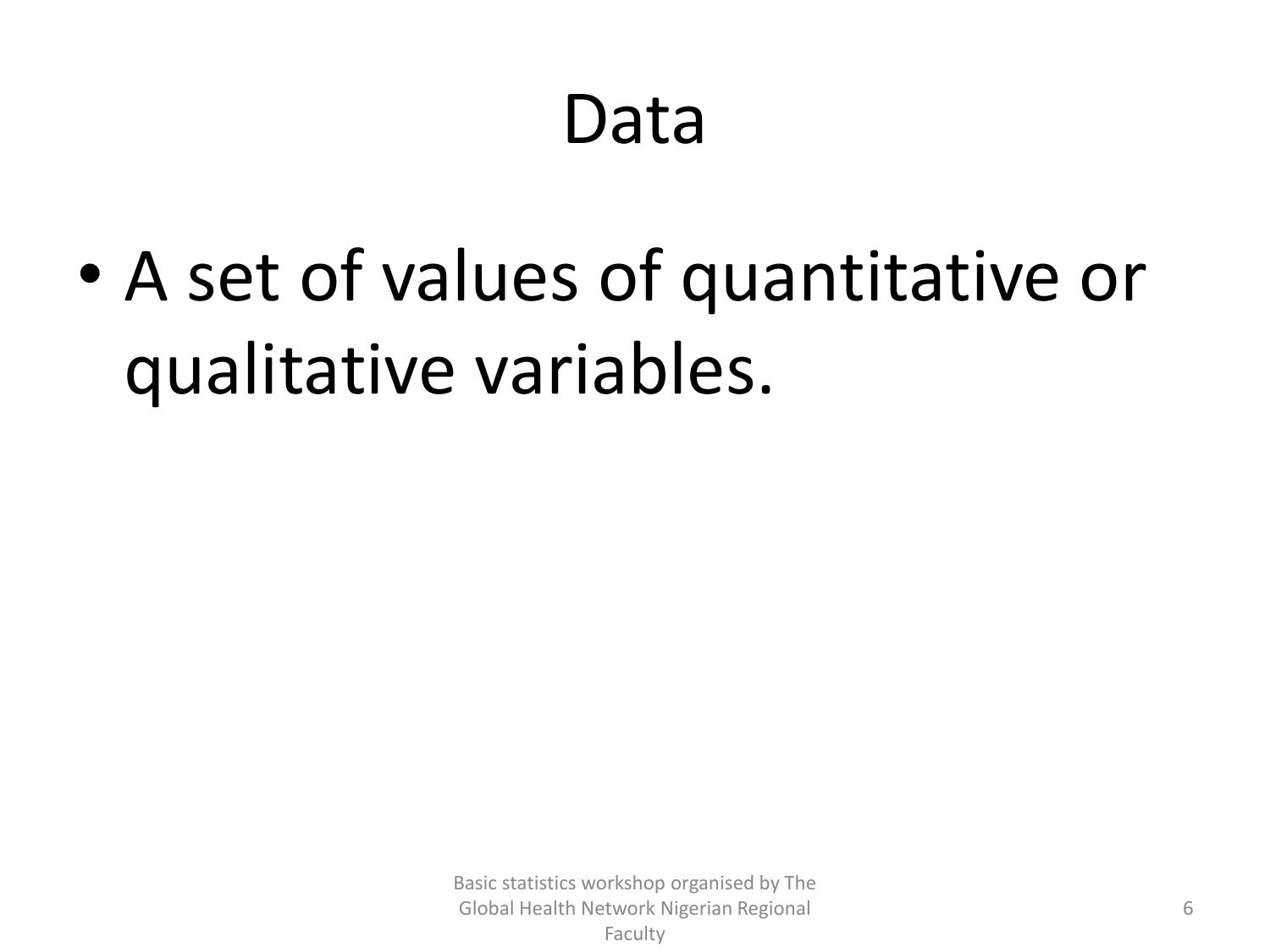## Classification of Variables

- 1) Based on how they are measured.
- 2) Based on the roles they play.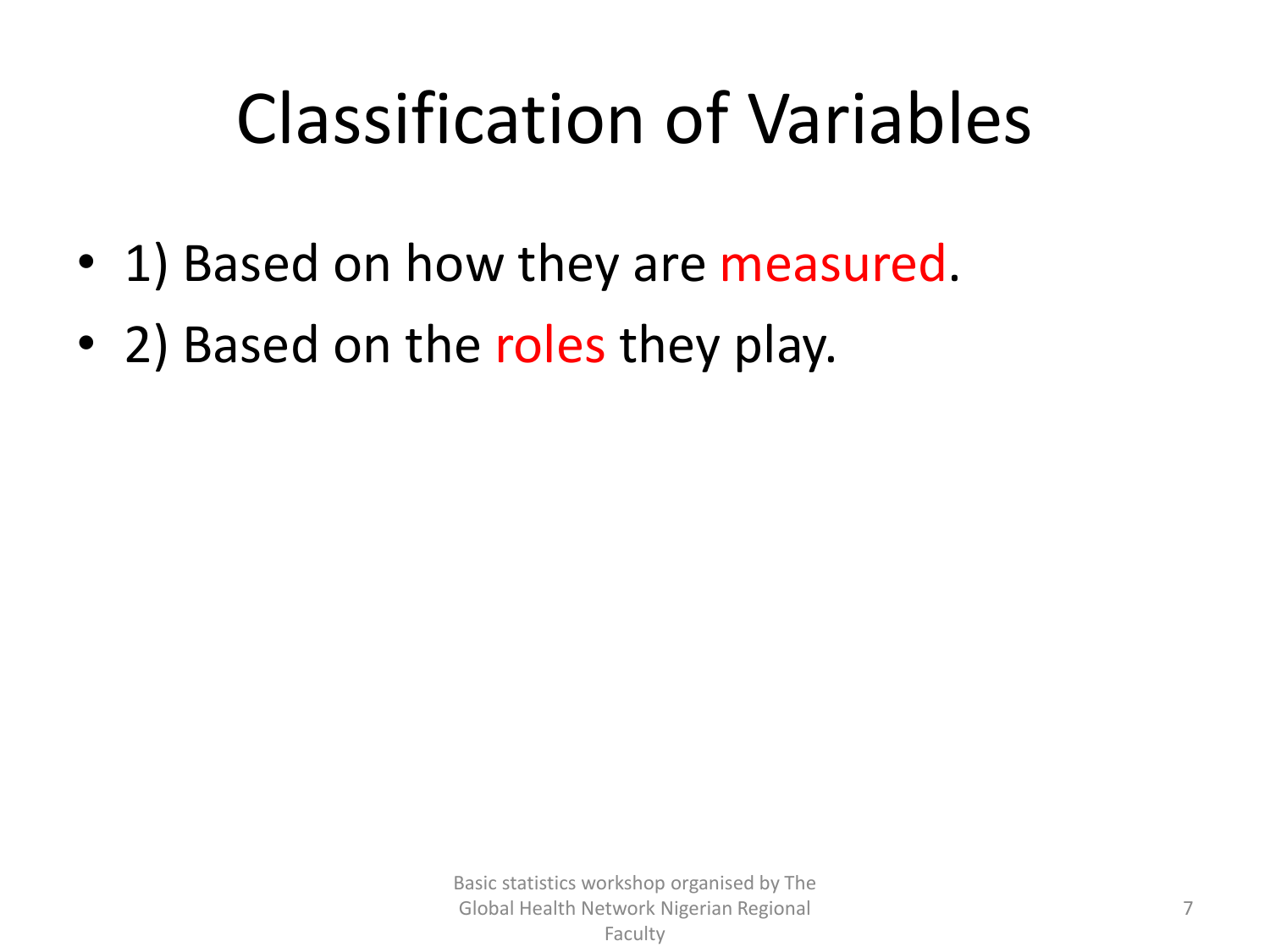# TYPES OF VARIABLES BASED ON HOW THEY ARE MEASURED

Basic statistics workshop organised by The Global Health Network Nigerian Regional Faculty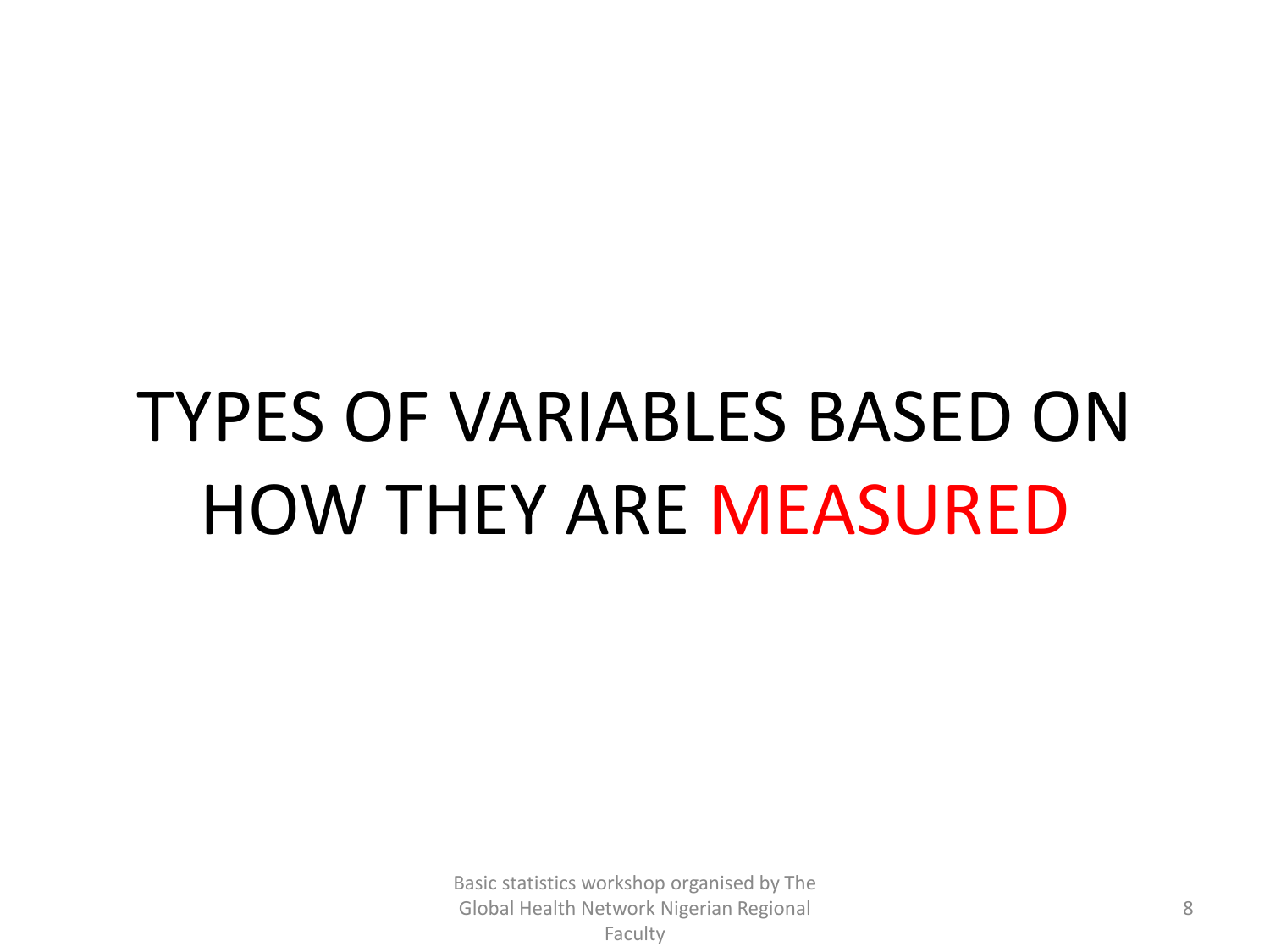

Basic statistics workshop organised by The

PRACTICE: GIVE<sup>th Det</sup>RACTICE: GIVE 2 **EXAMPLES OF EACH** Faculty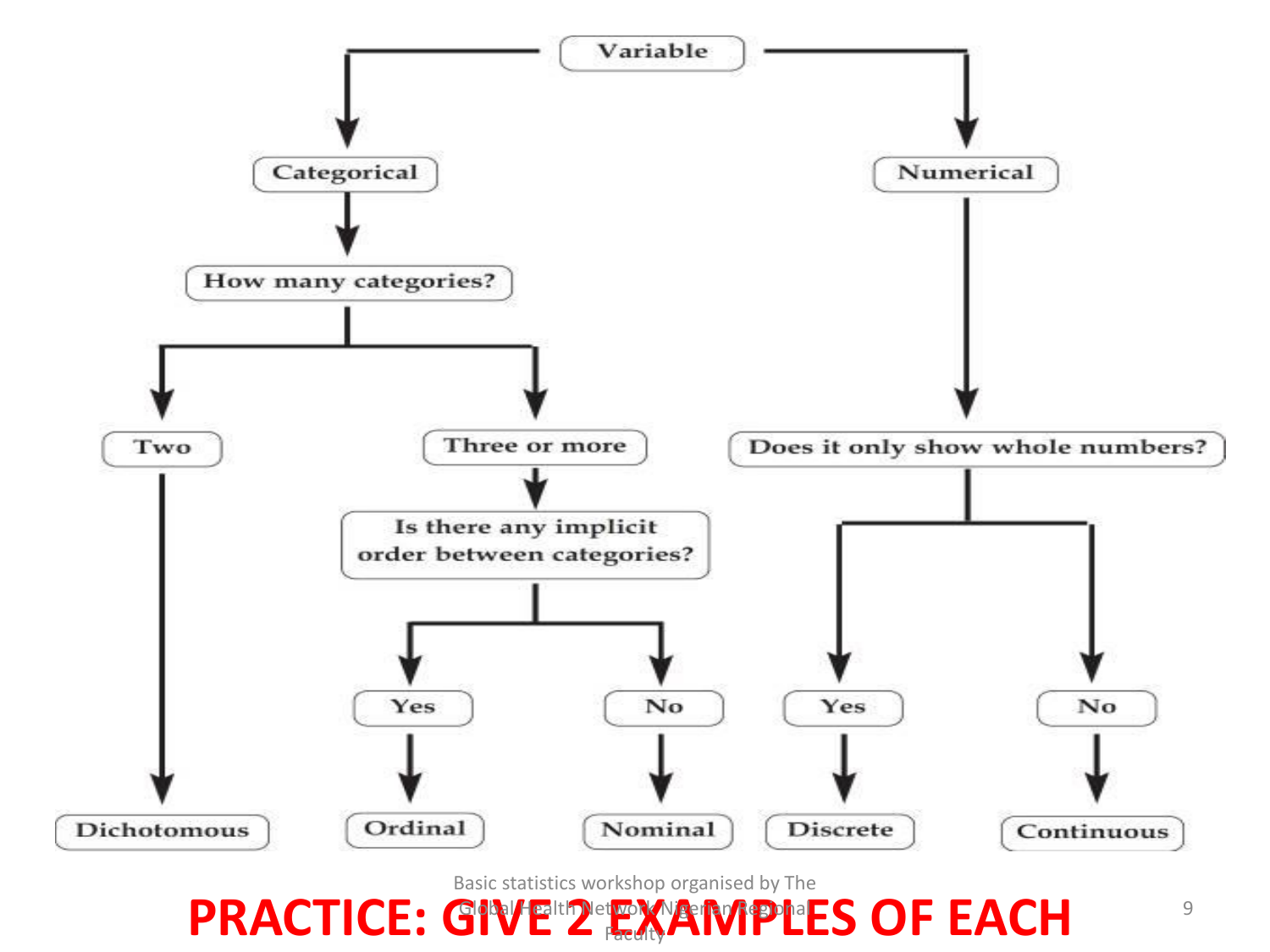# Types of variables

- 1) Qualitative or Categorical
- 2) Quantitative

• NB- Do not confuse qualitative and quantitative variables with qualitative and quantitative study. What is the difference?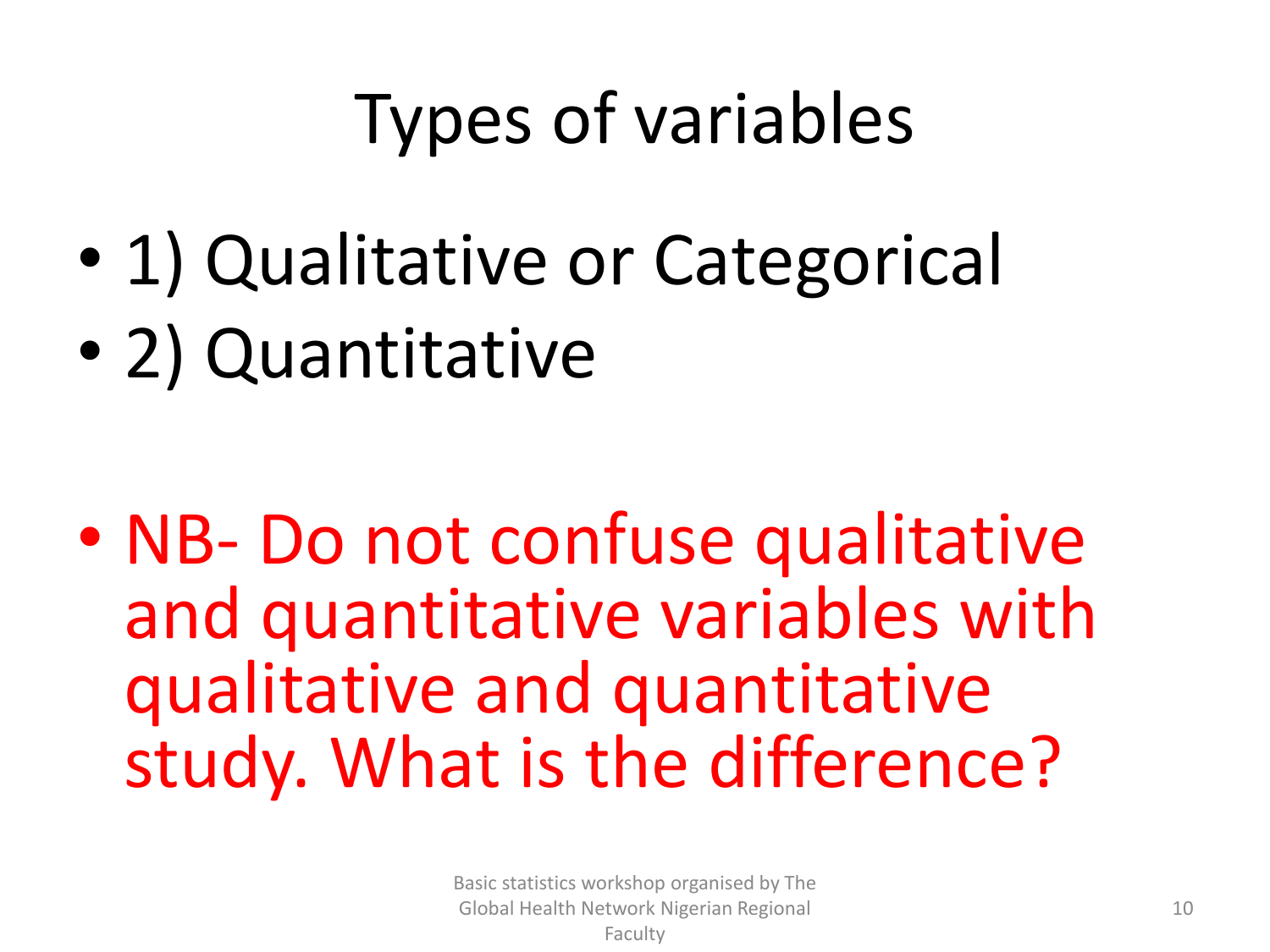## Qualitative Variable

- They are categorical or non-numerical.
- A) nominal or not in any particular order and mutually exclusive.
- 1) Binary or dichotomous i.e. two categories e.g. Answer to an objective question ( T or F), Other examples ???
- 2) Polychotomous e.g. colours: blue, green, yellow, black or Marital status: single, married, separated, divorced, Tribe. Other examples???
- N.B Gives the least information. Only measure of central tendency is mode.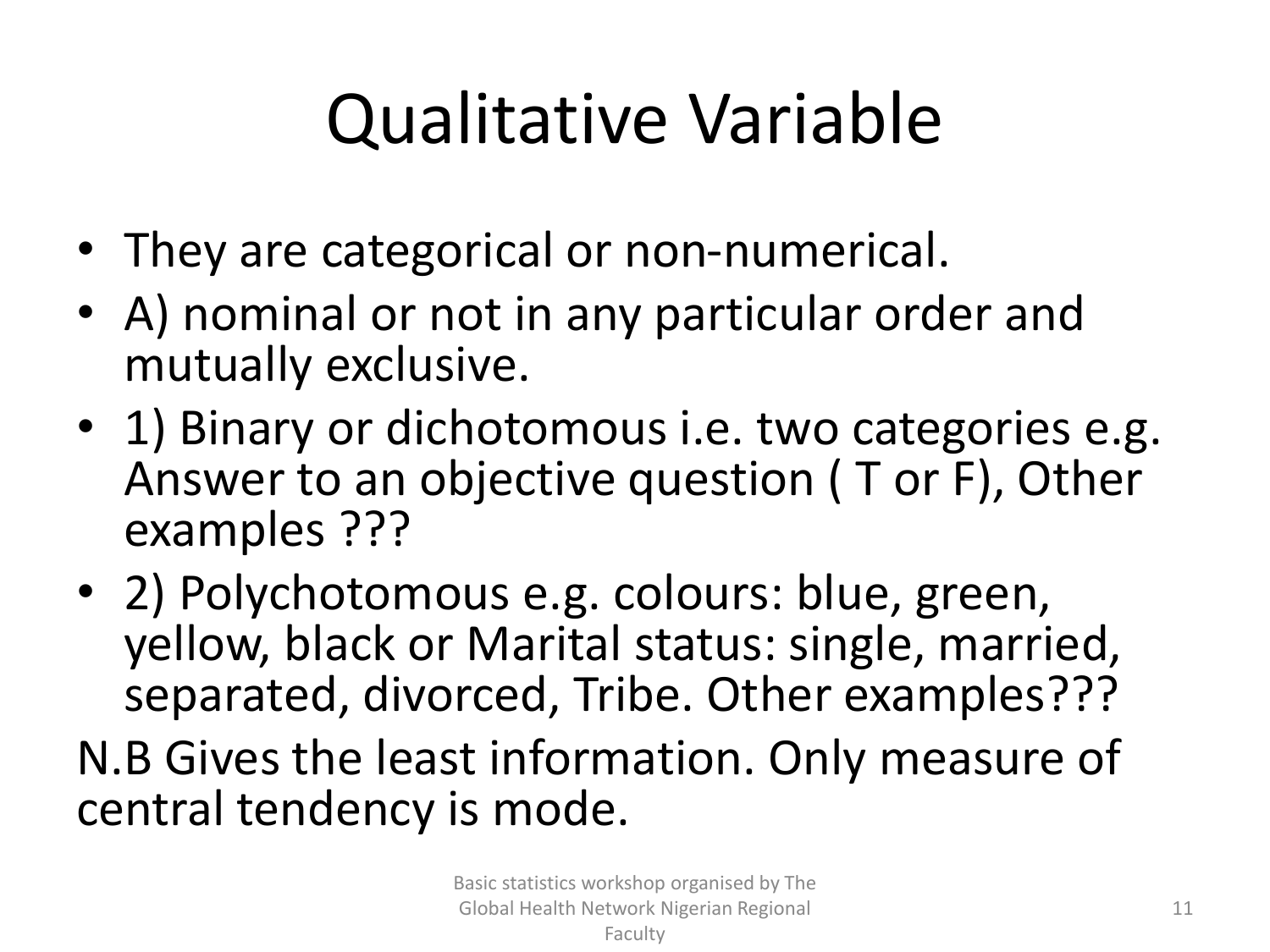# Categorical variables(Nominal)

| Gender | <b>Frequency</b> |
|--------|------------------|
| Male   | 24               |
| Female | 36               |

| <b>Research team</b>                                                                                                        | Frequency         |
|-----------------------------------------------------------------------------------------------------------------------------|-------------------|
| Doctors/investigators                                                                                                       | 30                |
| <b>Research Pharmacists</b>                                                                                                 | 8                 |
| Research Nurses/ study<br>coordinator                                                                                       | 10                |
| <b>Research Laboratory Scientists</b>                                                                                       | 6                 |
| Data Managers                                                                                                               | $\overline{4}$    |
| Basic statistics workshop organised by The<br><b>Biostatisticians</b><br>Global Health Network Nigerian Regional<br>Faculty | $12 \overline{ }$ |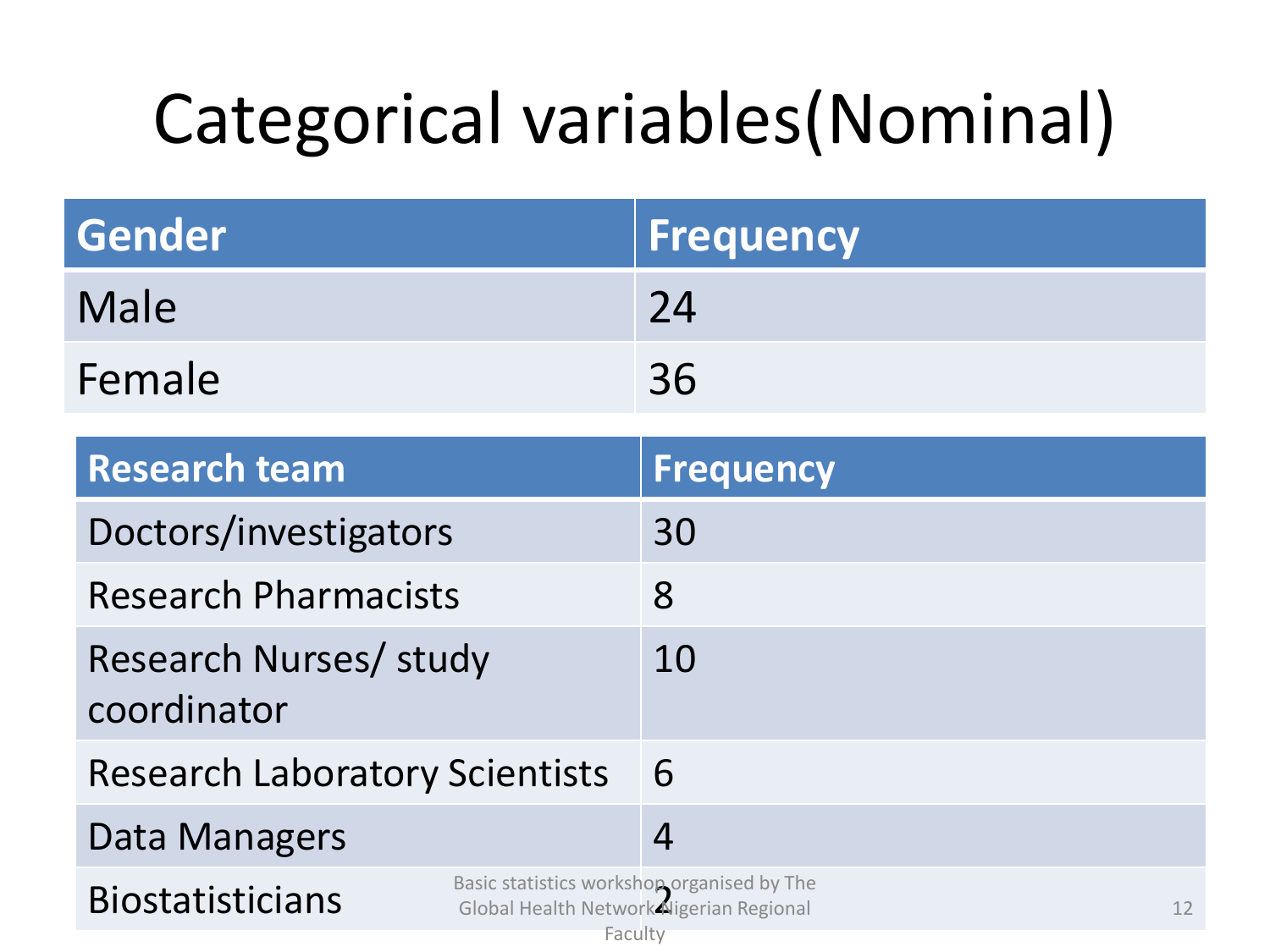### Qualitative variable

• B) Ordinal or ordered or ranked e.g. Age group in years 1-5, 6-10, 11-15,16-20 or Level of Education: primary, secondary, tertiary,

Other Examples: ??????????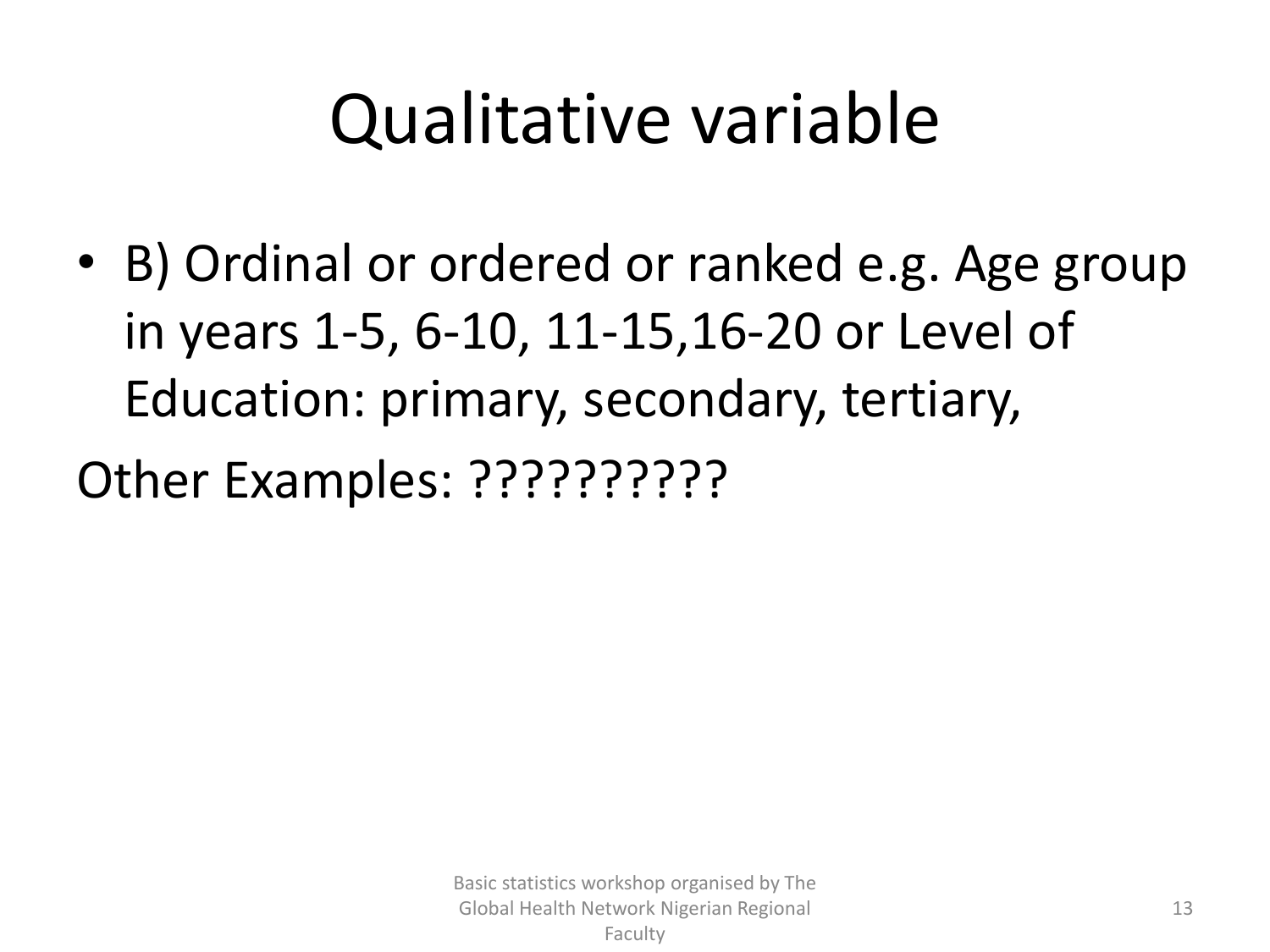# Categorical Variables(ordinal)

| <b>CODE</b>  | <b>Doctors</b> | <b>Frequency</b> |
|--------------|----------------|------------------|
| $\mathsf{A}$ | Consultants    | 5                |
| B            | <b>SR</b>      | 20               |
| C            | <b>JR</b>      | 50               |
| D            | <b>SHO</b>     | 80               |
|              | HO             | 120              |

Allow for ranking to tell A is higher than B, but does not tell size of difference. Median & mode can be computed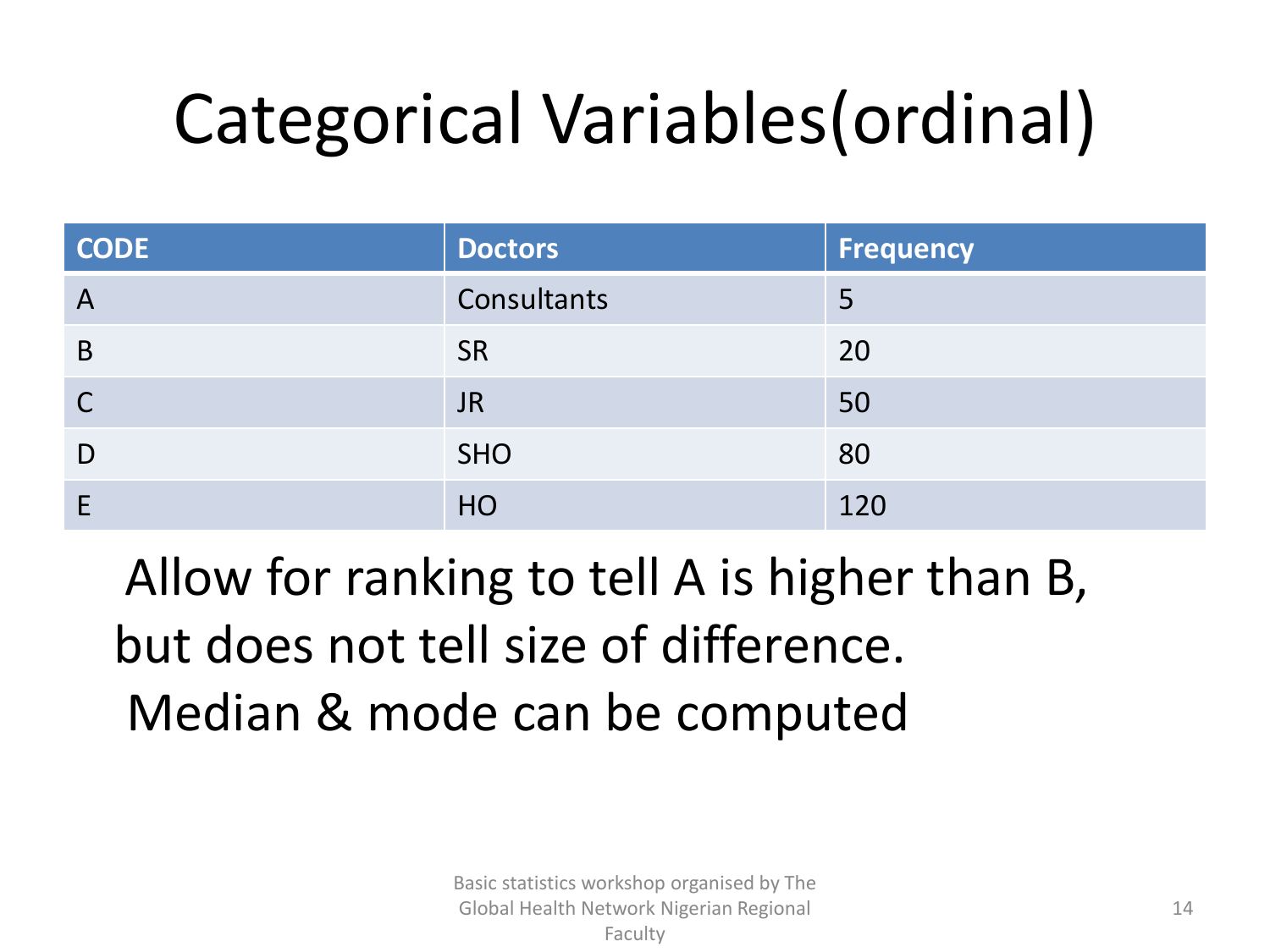### Quantitative variables

• A) Discrete

## • B) Continuous

Basic statistics workshop organised by The Global Health Network Nigerian Regional Faculty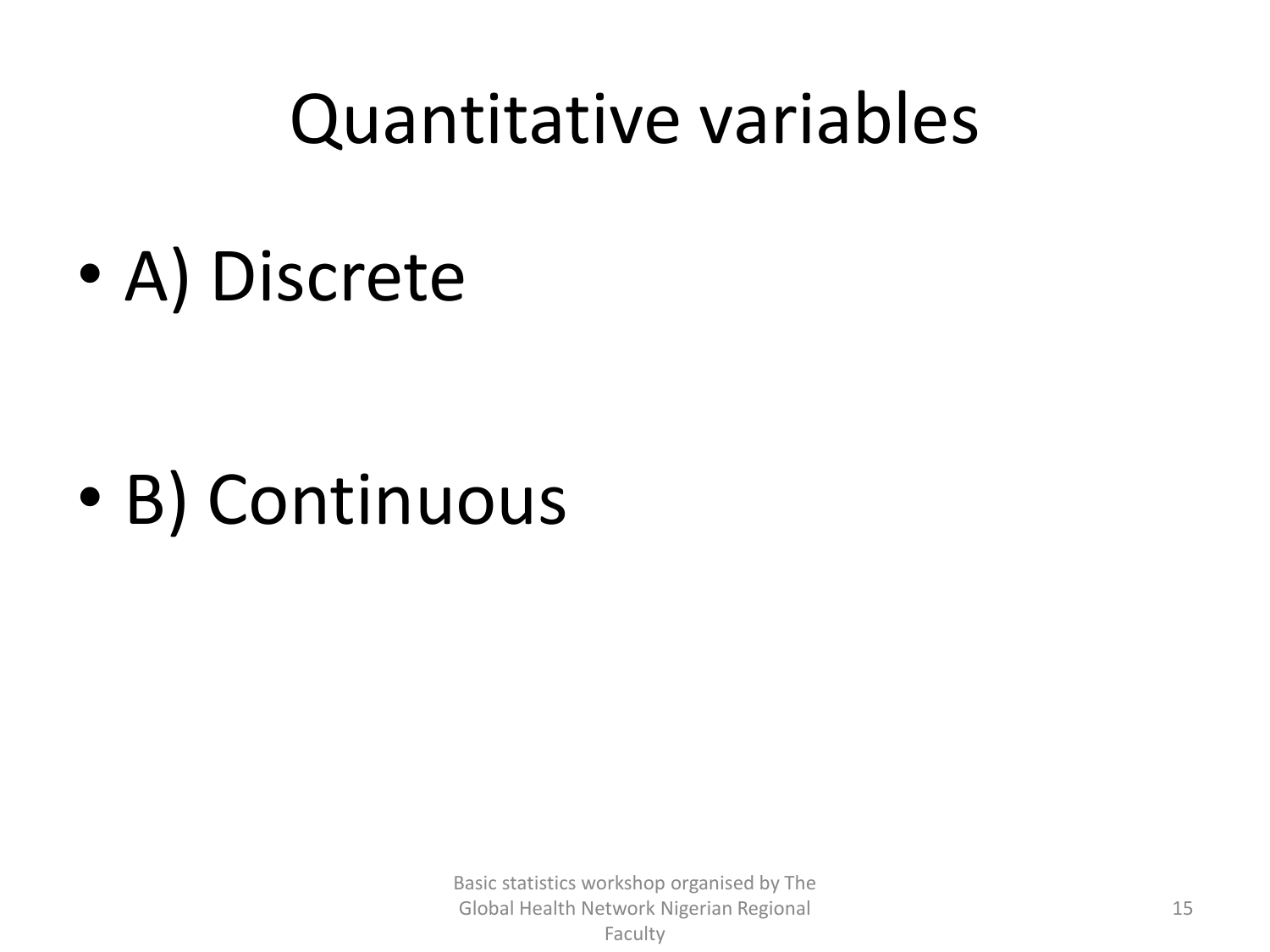### Quantitative variables

- A) Discrete A discrete variable is a quantitative variable with a finite number of values. For example, imagine you rolled a sixsided die four times and measured how many times you rolled an even number. What are your possible outcomes? {0, 1, 2, 3, 4}, Number of consulting rooms, Number of participants in this course.
- Other examples ?????????????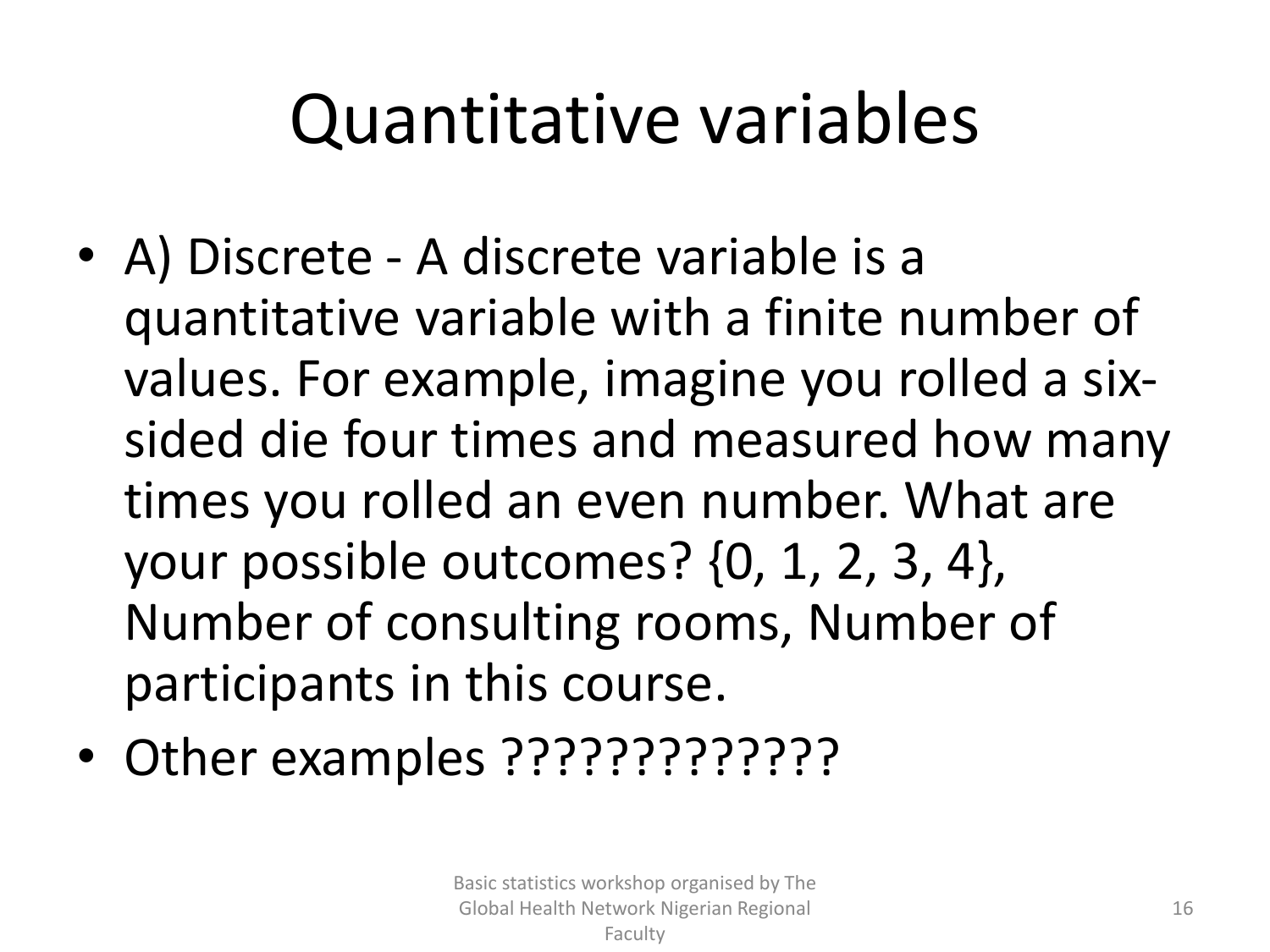### Quantitative variables

- B) Continuous- A continuous variable is a quantitative variable with an infinite number of values. Take temperature for example. Temperature can take on an infinite number of values, such as 80 degrees, or 80.01 degrees, or 80.0050592359 degrees.
- Other examples ???????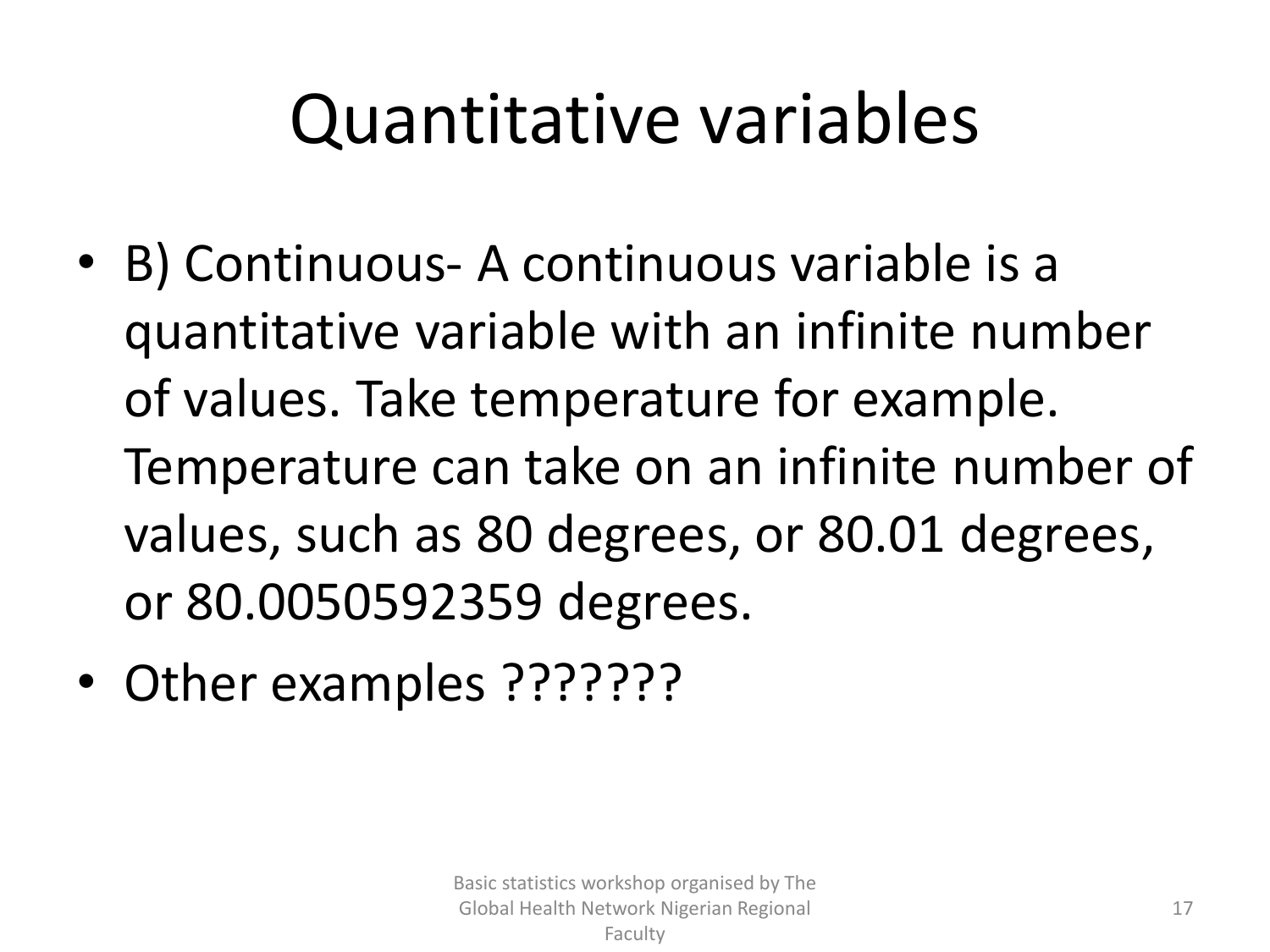### Continuous variables

• 1) Interval variables

#### OR

• 2) Ratio Variables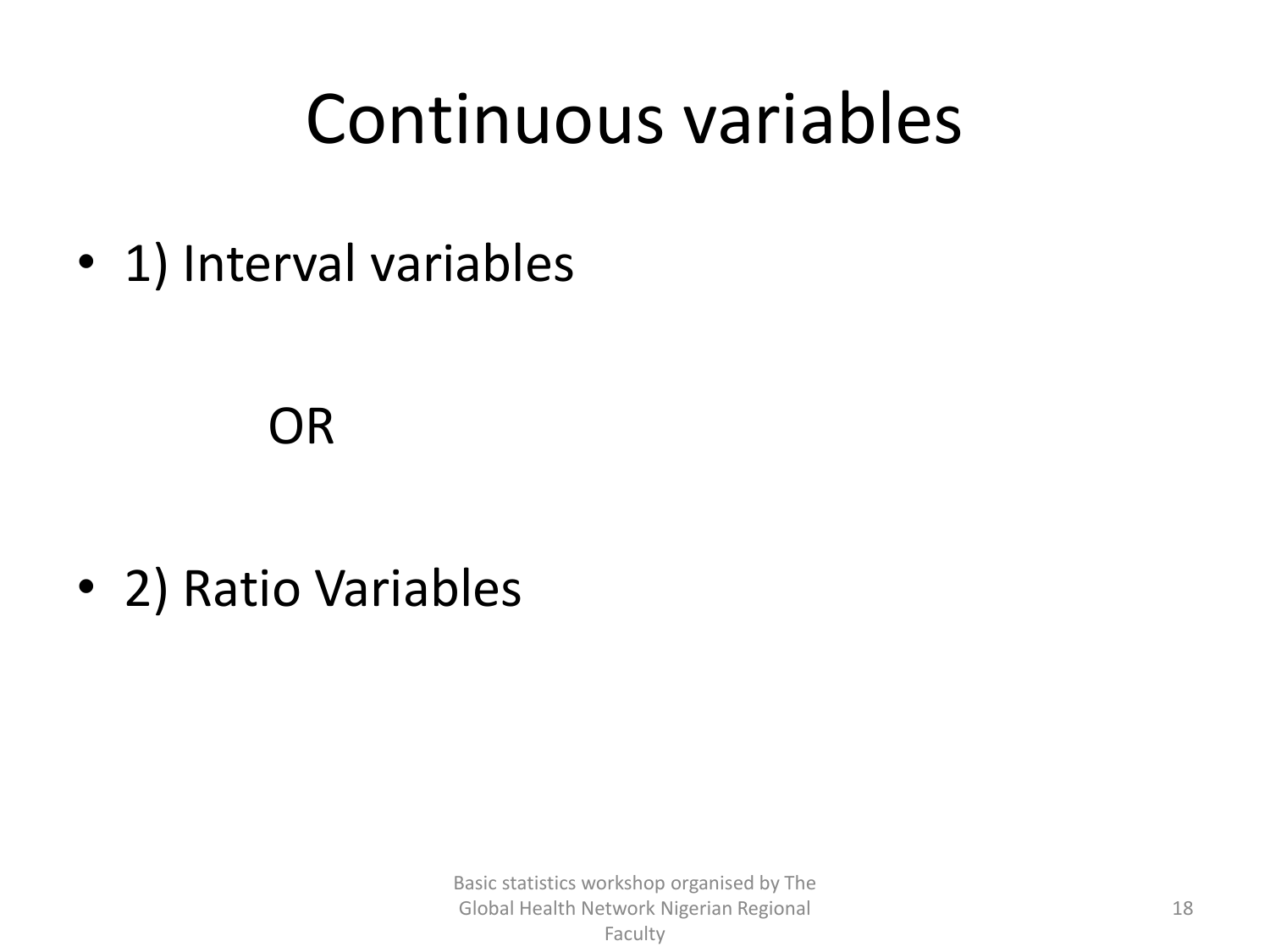# Continuous variables(interval)

- for example, temperature measured in degrees Celsius or Fahrenheit but not Kelvin).
- Not only allows for ranking of values but comparing & quantifying the size of the difference between ranks. A temperature of  $40^{\circ}$ C > 30<sup>o</sup>C. An increase of 20<sup>o</sup>C to 40 $^{\circ}$ C is 2x that from 30 $^{\circ}$  to 40 $^{\circ}$
- Mean can be computed.
- Zero value does not represent complete absence of the trait. 0<sup>o</sup>C is part of the continuum of temperature in Celsius scale.
- Other examples ???????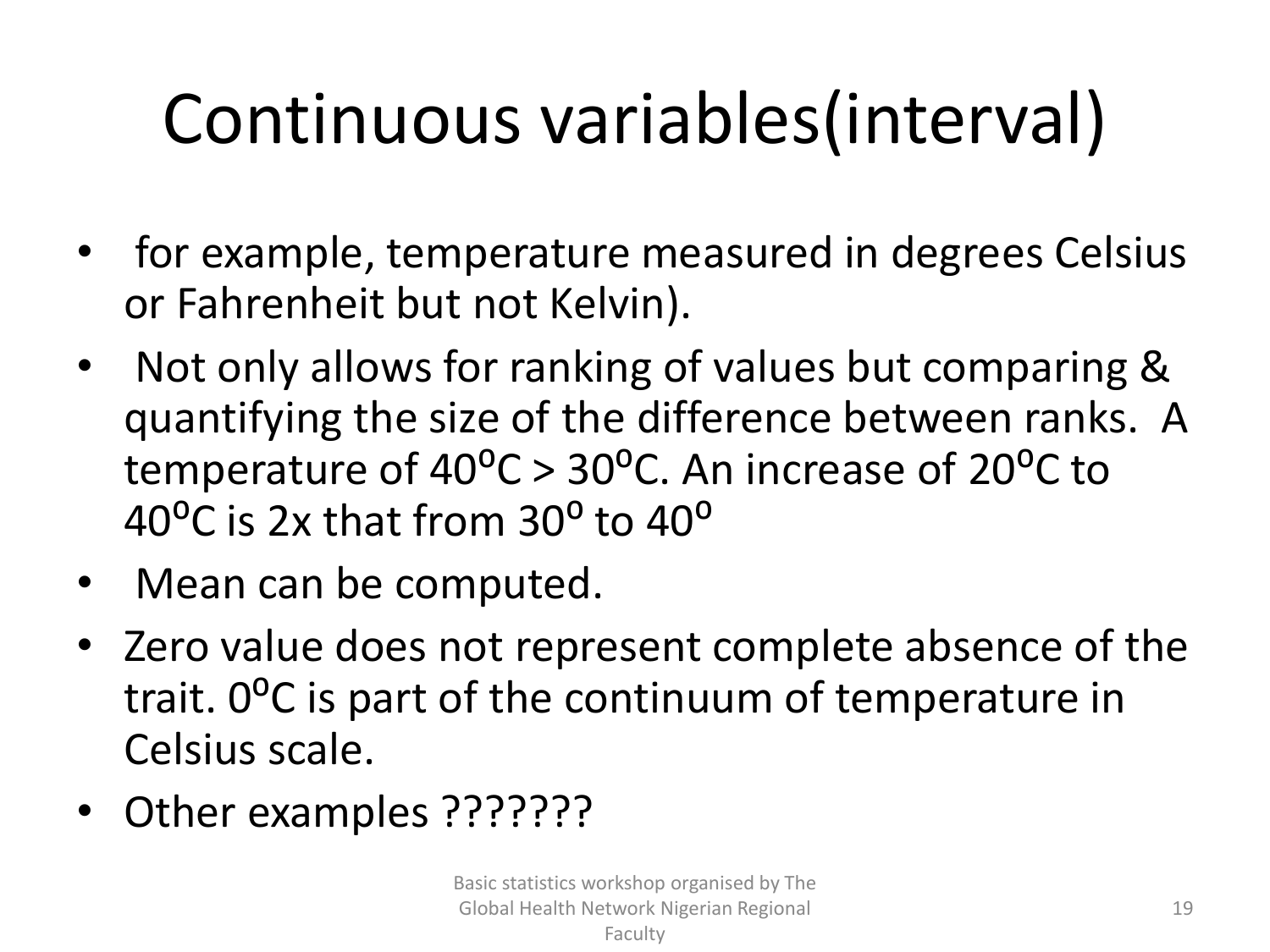# Continuous variable(Ratio)

- **Ratio** variables are interval variables, but with the added condition that 0 (zero) of the measurement indicates that there is none of that variable.
- So, temperature measured in degrees Celsius or Fahrenheit is not a ratio variable because  $0^0C$ does not mean there is no temperature.
- However, temperature measured in Kelvin is a ratio variable as 0 Kelvin (often called absolute zero) indicates that there is no temperature whatsoever.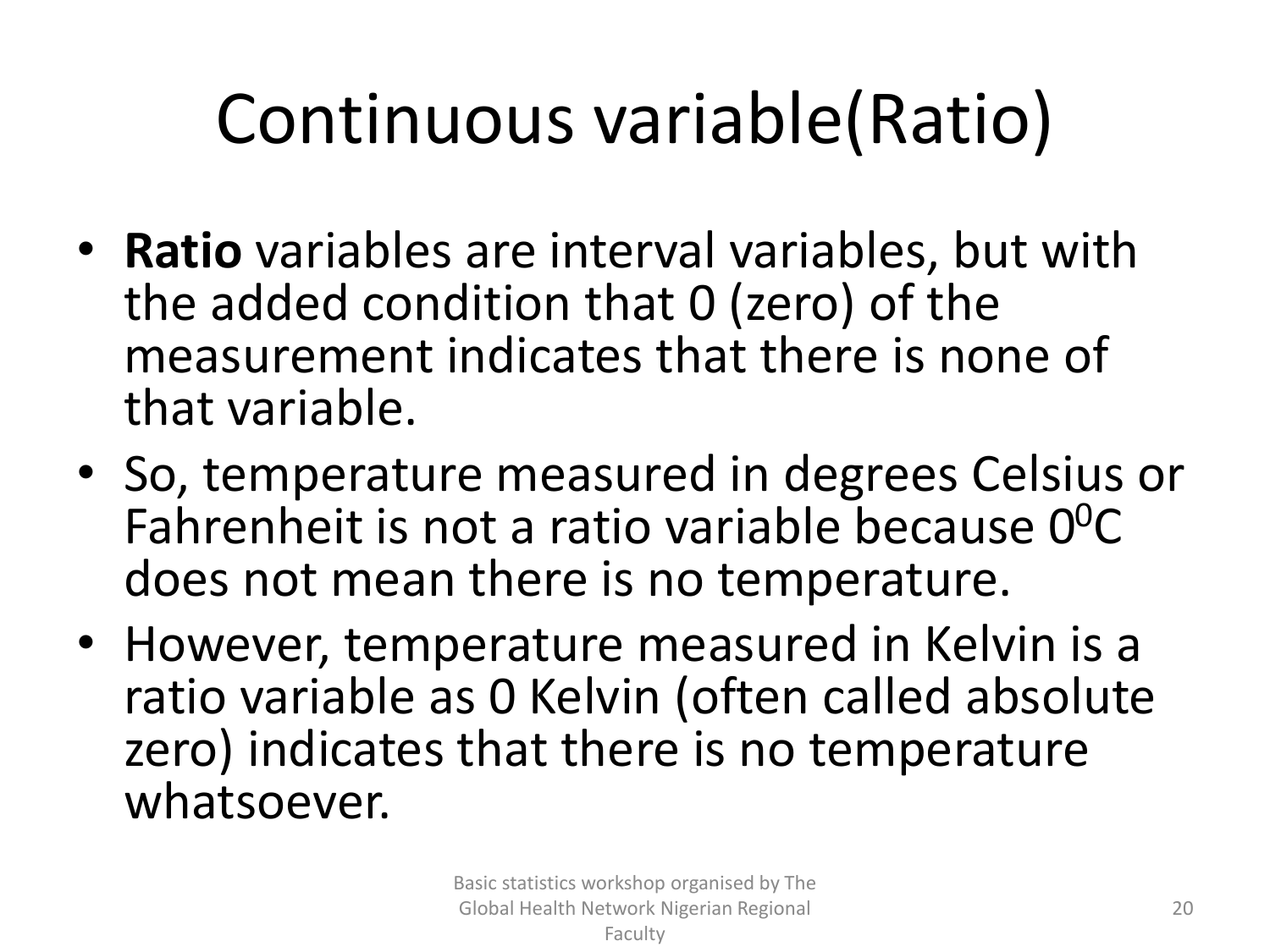### Continuous variable

- Other examples of ratio variables include height, mass, distance and many more.
- The name "ratio" reflects the fact that you can use the ratio of measurements. So, for example, a distance of ten metres is twice the distance of 5 metres.
- NB. It provides the most information.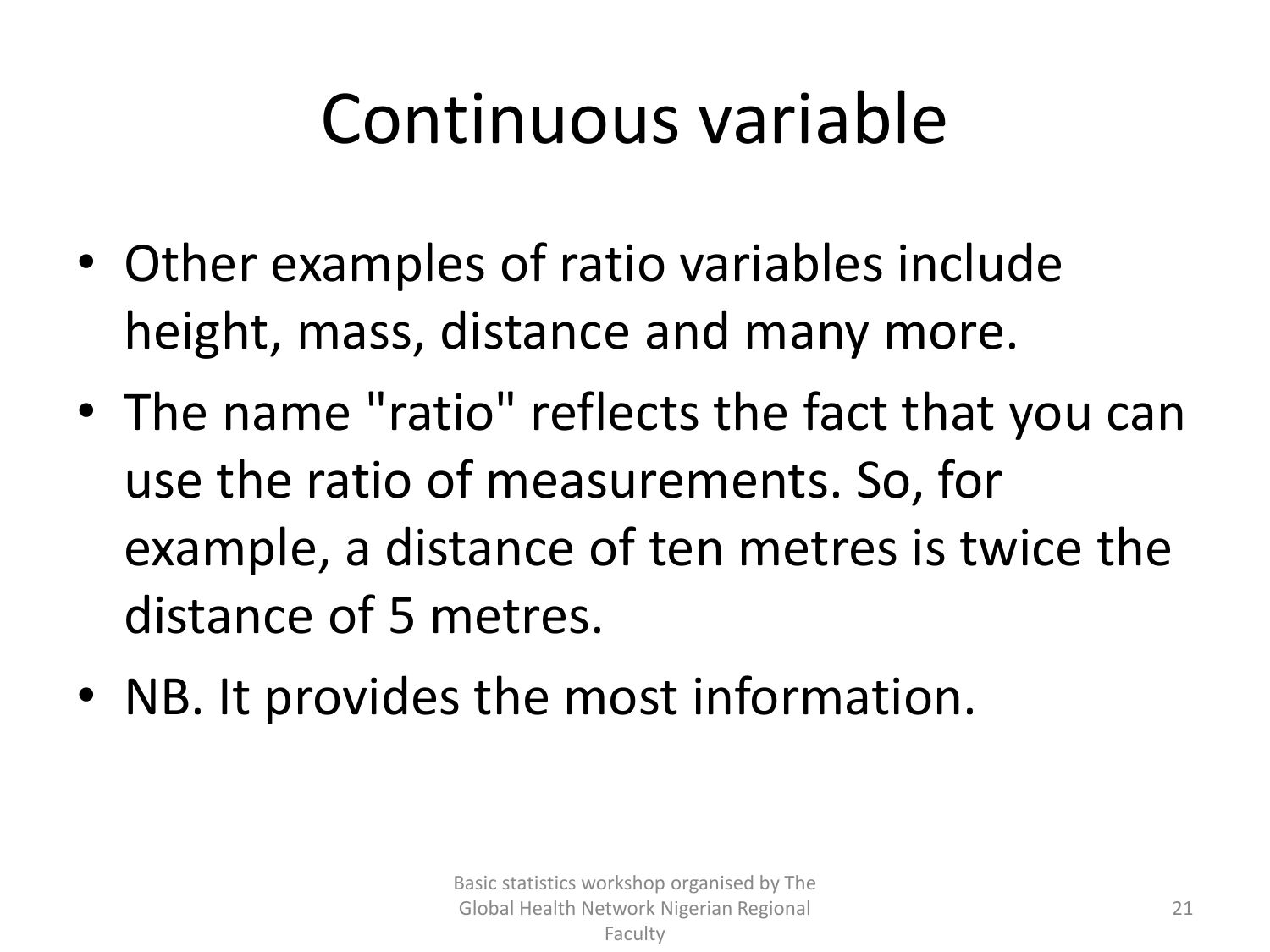# TYPES OF VARIABLES BASED ON THE ROLE THE VARIABLE PLAYS IN A STUDY

Basic statistics workshop organised by The Global Health Network Nigerian Regional Faculty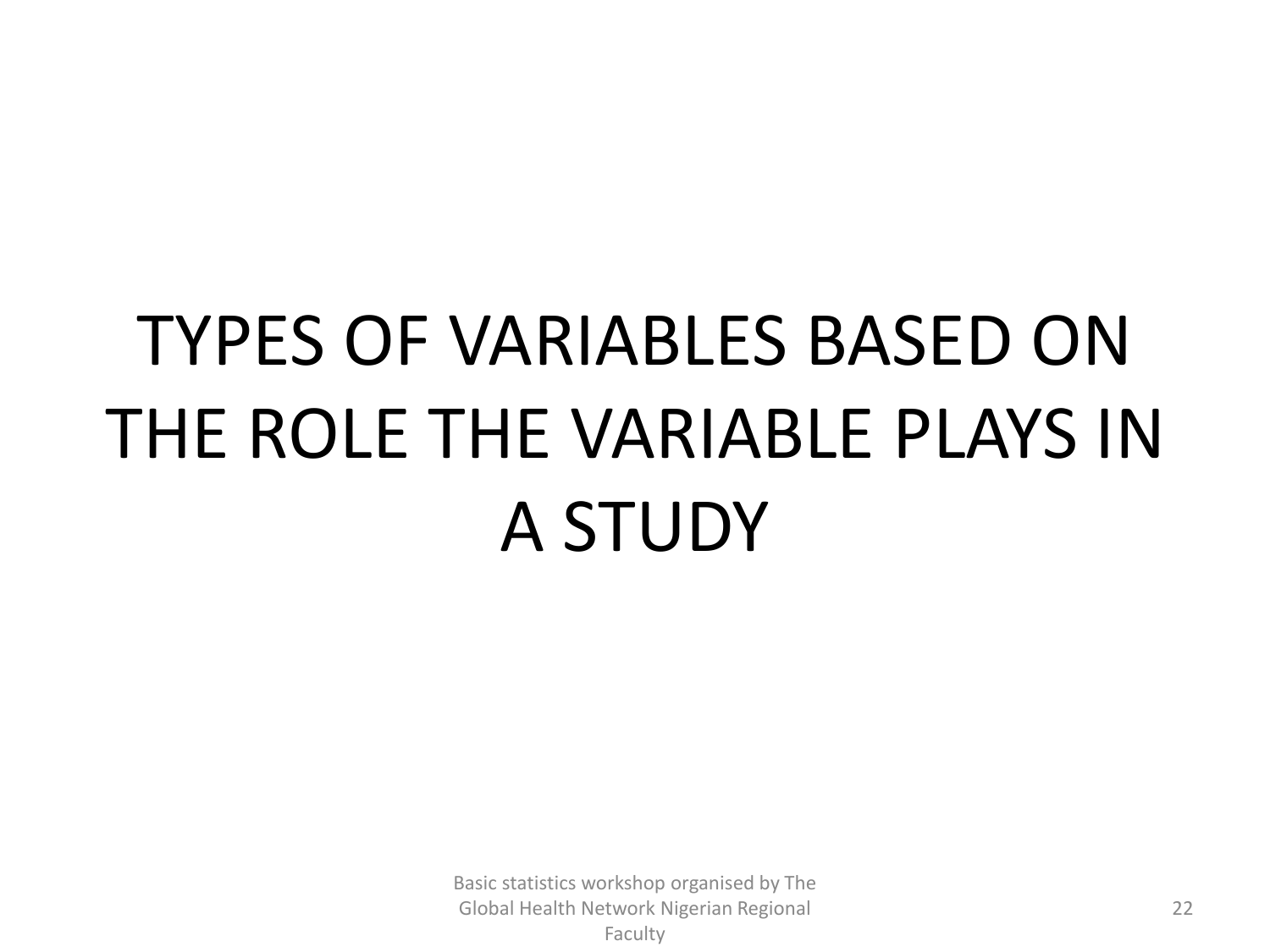### VARIABLES

• 1)DEPENDENT, OUTCOME, EFFECT, OUTPUT, CRITERION, ENDOGENOUS, TEST, RESPONSE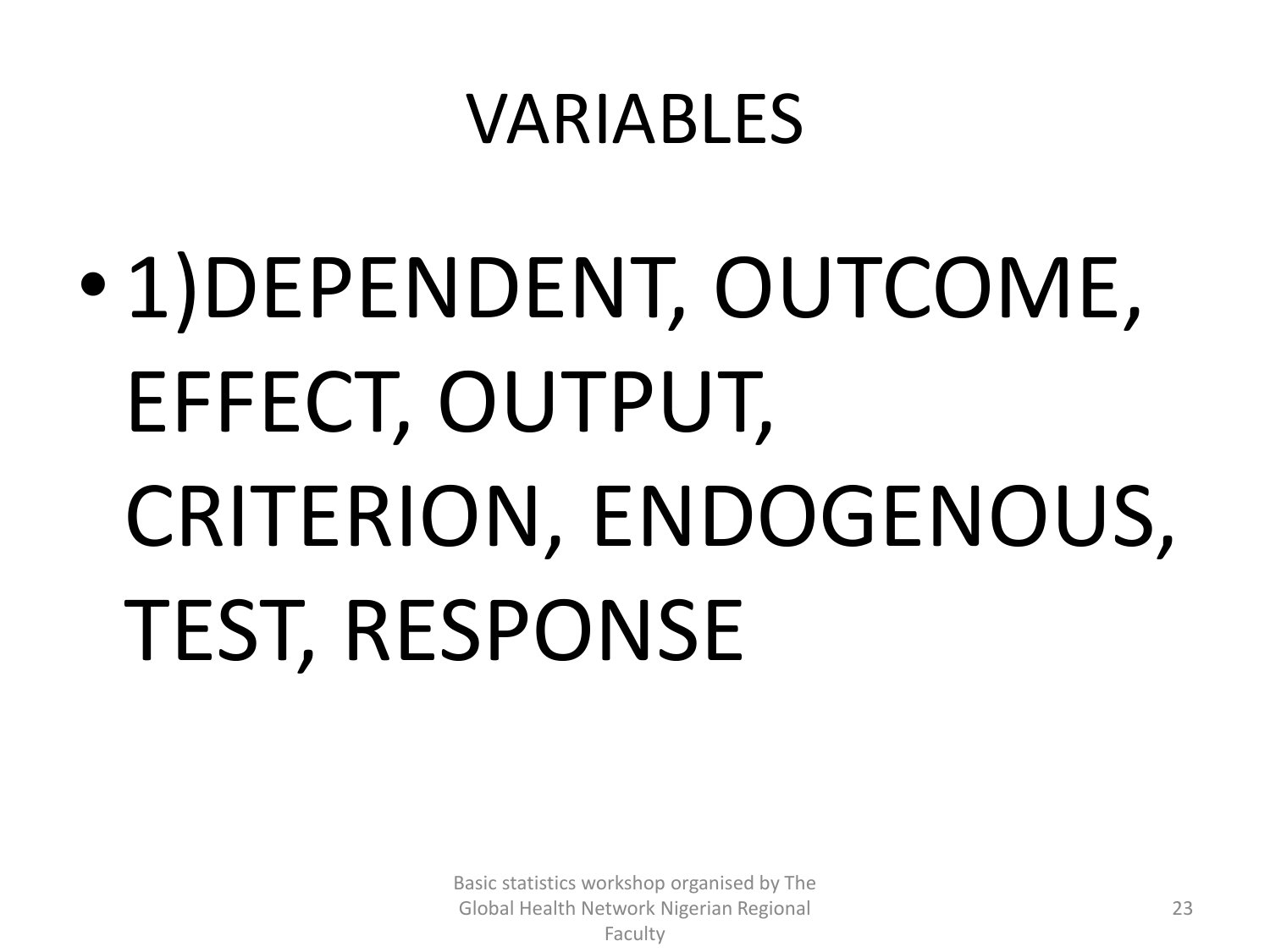### VARIABLES

• 2) INDEPENDENT, INPUT, COVARIATE, EXPLORATORY, ORGANISMIC, PREDICTOR, EXOGENOUS, MANIPULATED, TREATMENT, EXPLANATORY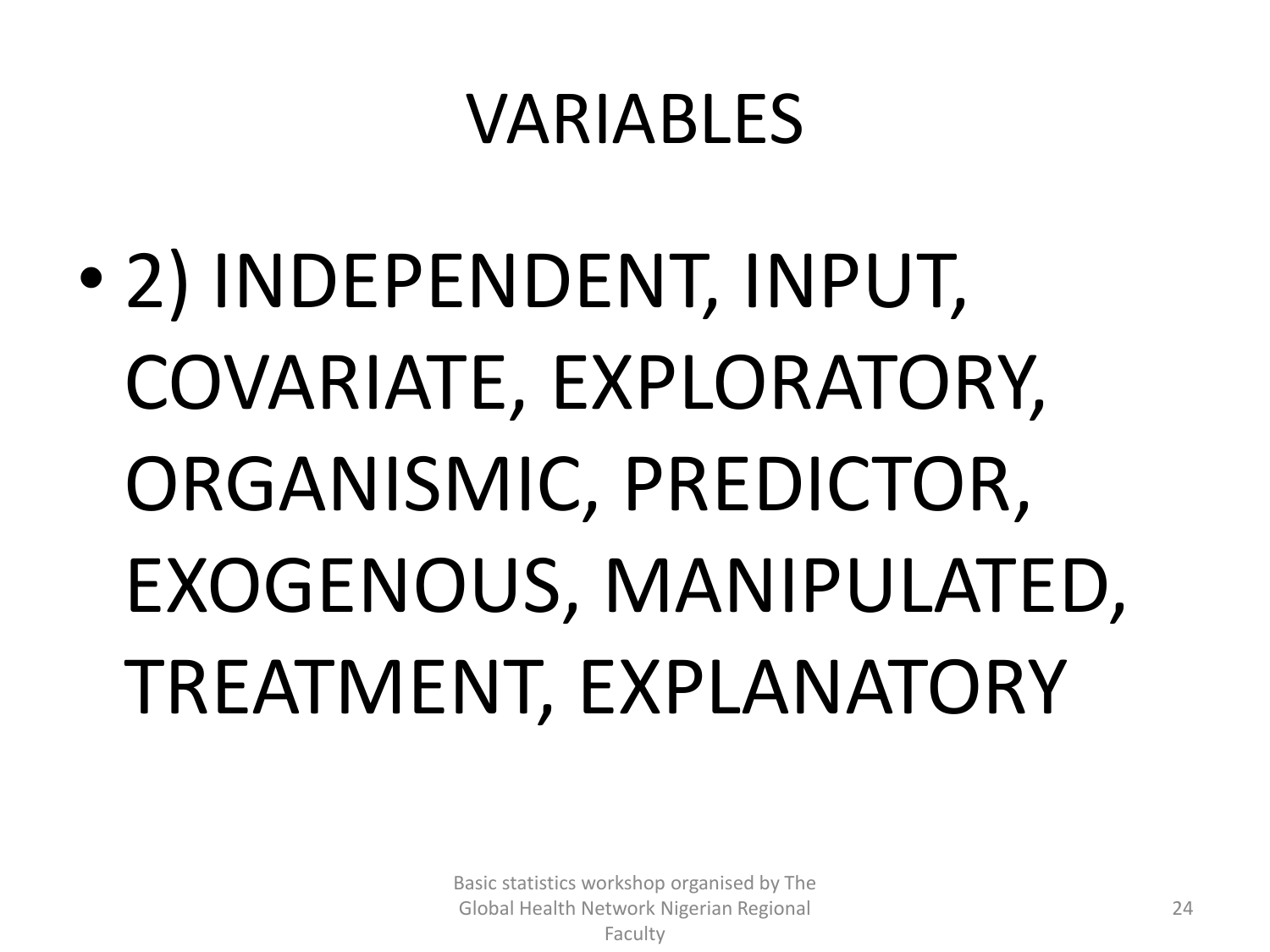### OTHER VARIABLES

- 3) CONFOUNDING or INTERVENING
- 4) INTERACTION
- 5) CONTROL OR CONSTANT
- 6)DUMMY OR INDICATOR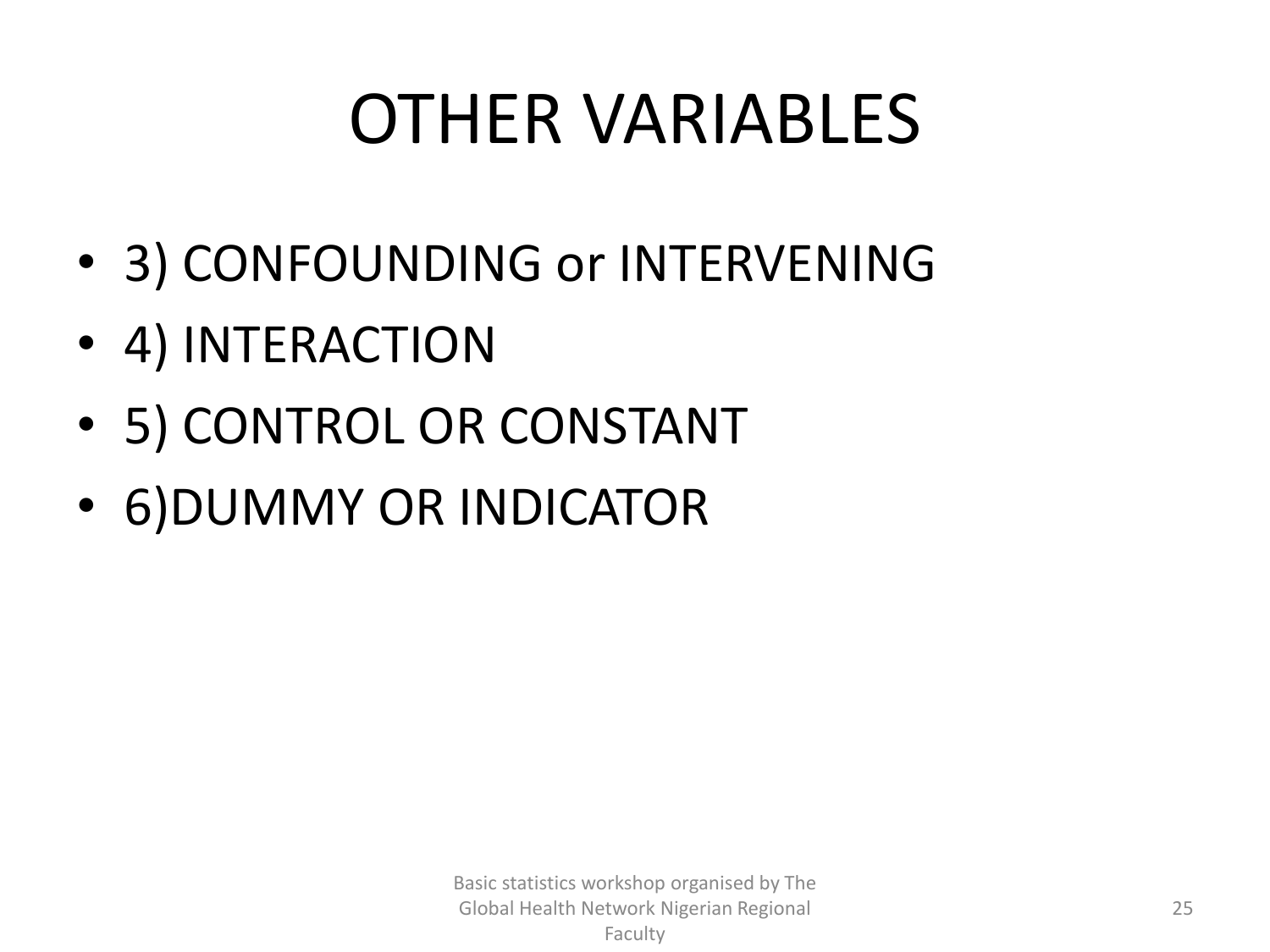#### Dependent vs. Independent Variables

- Imagine that a tutor asks 100 students to complete a maths test. The tutor wants to know why some students perform better than others. (**Research Question**)
- Whilst the tutor does not know the answer to this, she thinks that it might be because of two reasons: (1) some students spend more time revising for their test; and (2) some students are naturally more intelligent than others. (**hypothesis**)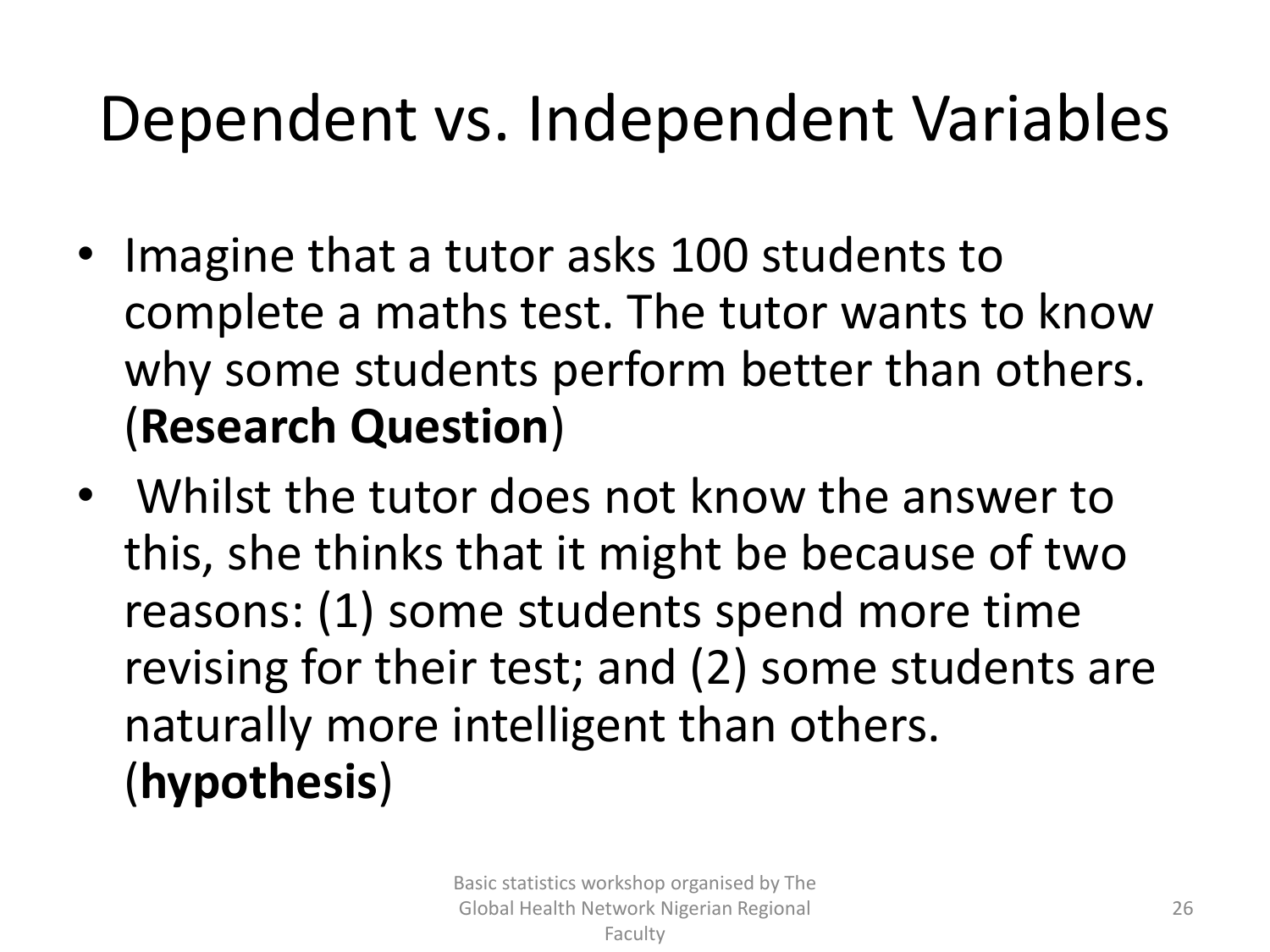#### Dependent vs Independent variables

- As such, the tutor decides to investigate the effect of revision time and intelligence on the test performance of the 100 students.
- 1) What is/are the dependent variable and why?
- 2) What is/are the independent variable and why?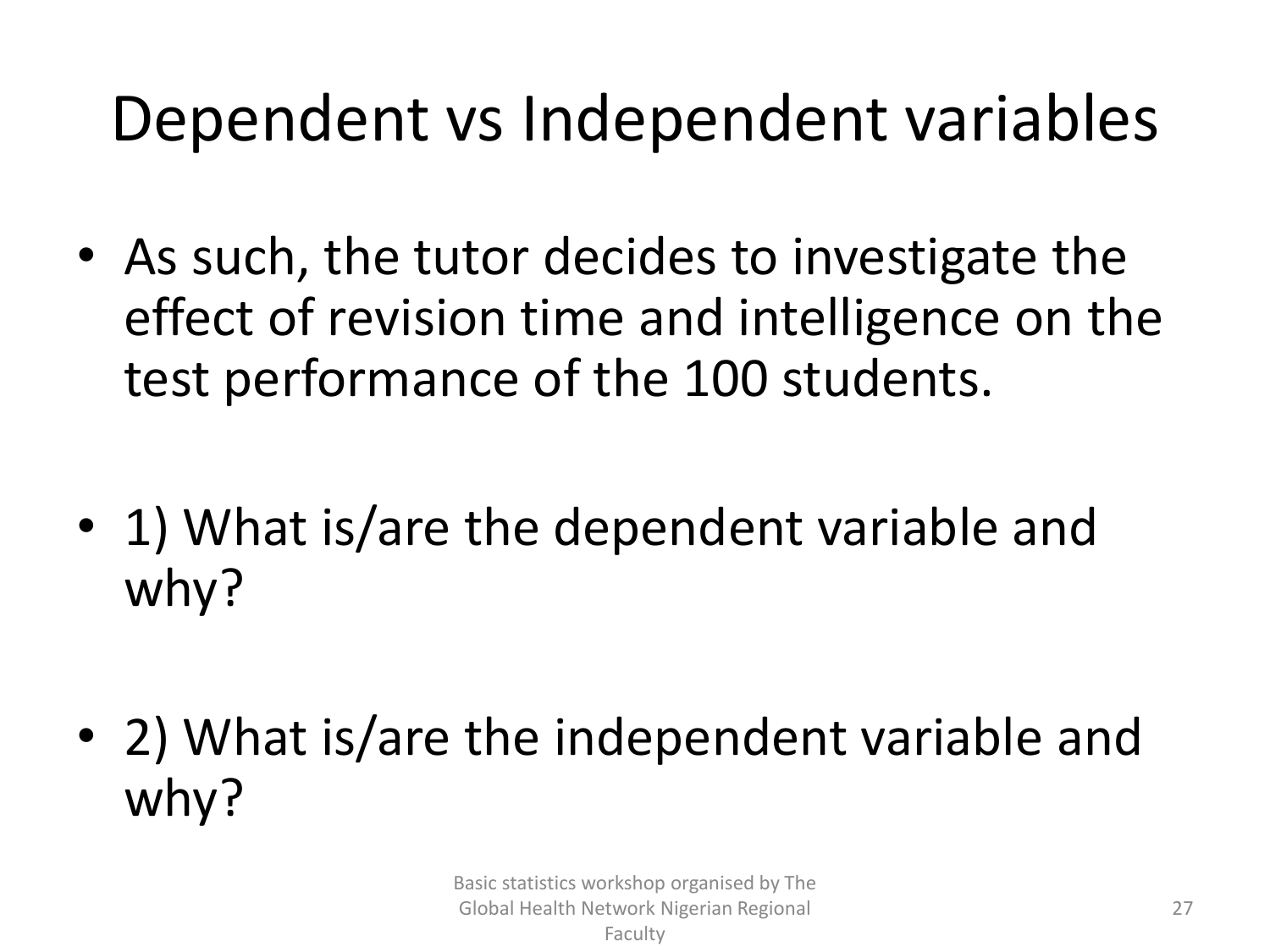#### Answer

- **Dependent Variable**: **Test Mark** (measured from 0 to 100)
- **Independent Variables**: **Revision time** (measured in hours) **Intelligence** (measured using IQ score)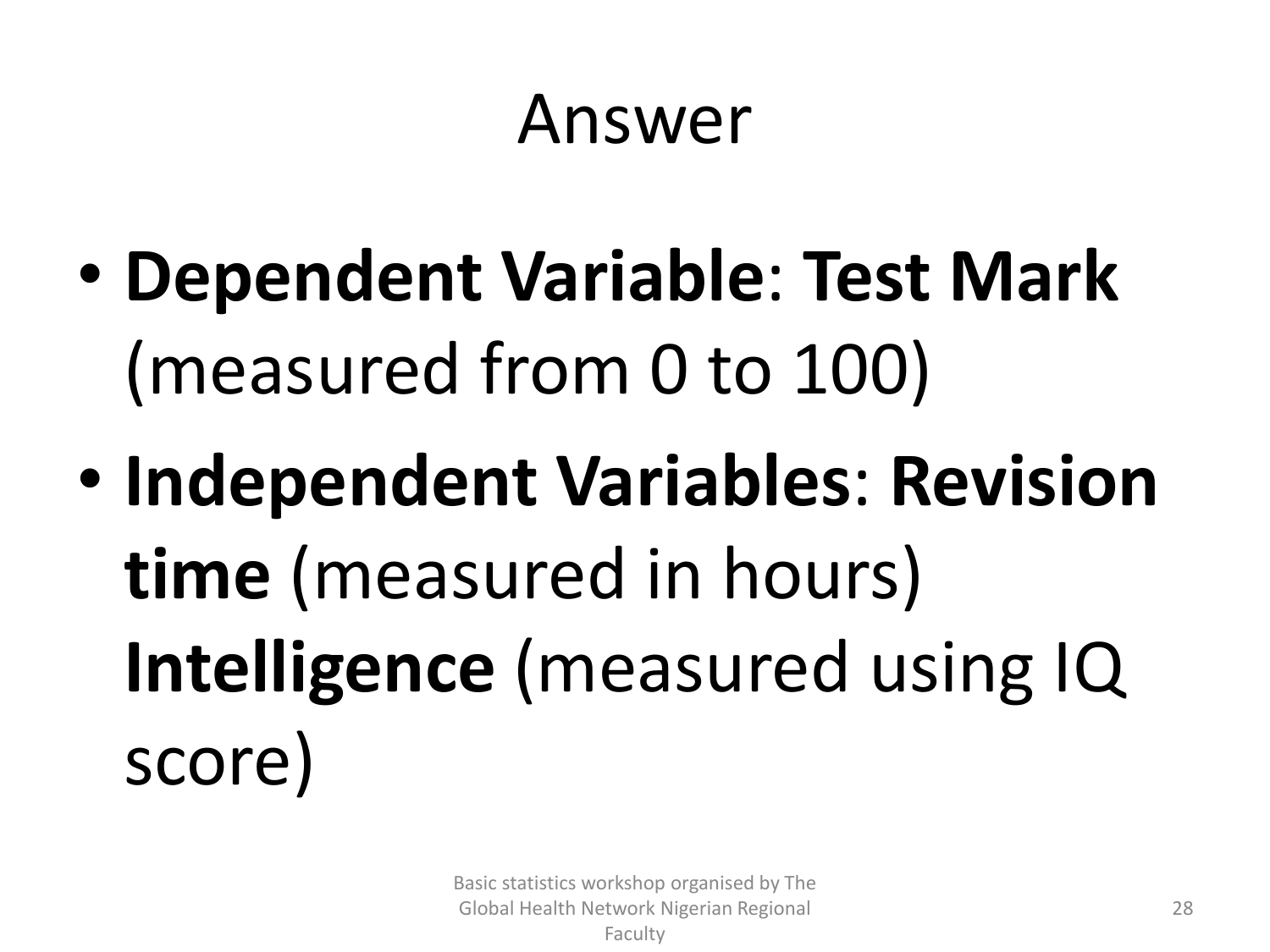### Independent variable

• input, predictor, cause, risk factor

• A variable whose intentional manipulation causes alterations in the measurable value(s) of another variable of interest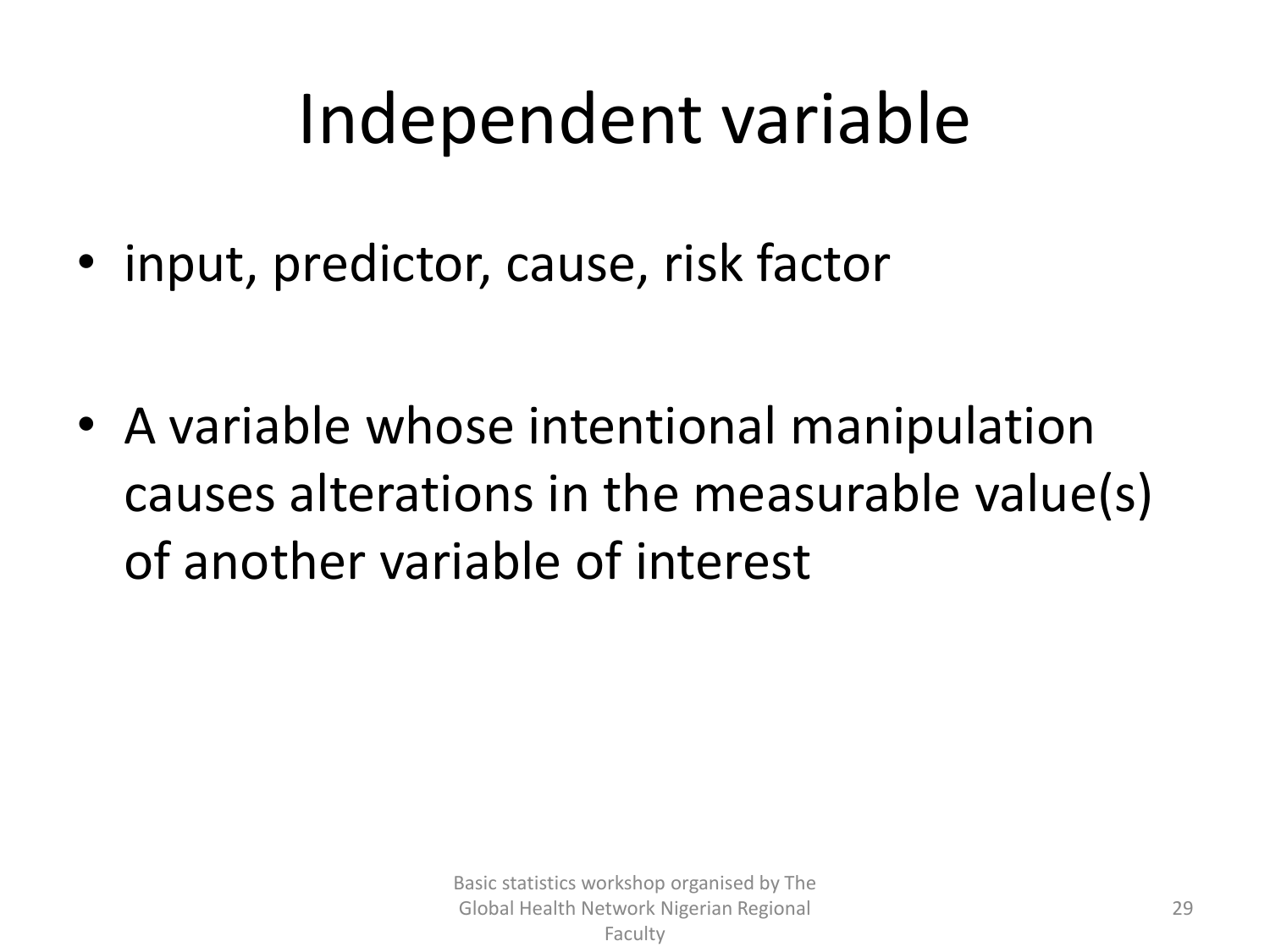### Dependent variable

• outcome, output, result, effect

• A variable whose value changes as the independent variable changes.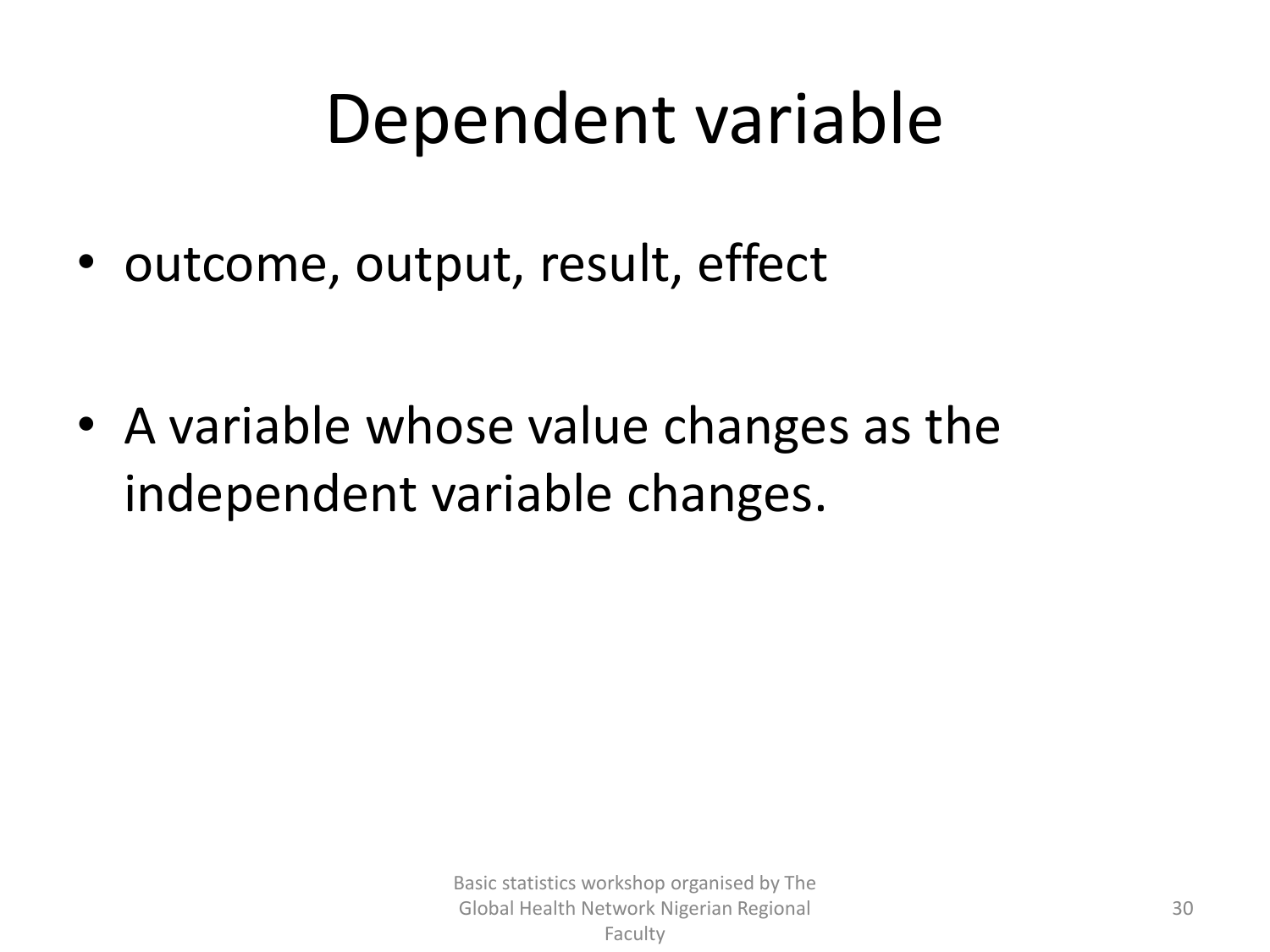# Confounding

• also known as *extraneous* variables or *intervening* variables

• .

- confounding variables "muddy the waters"
- alternate causal factors or contributory factors which unintentionally influence the results of an experiment, but aren't the subject of the study.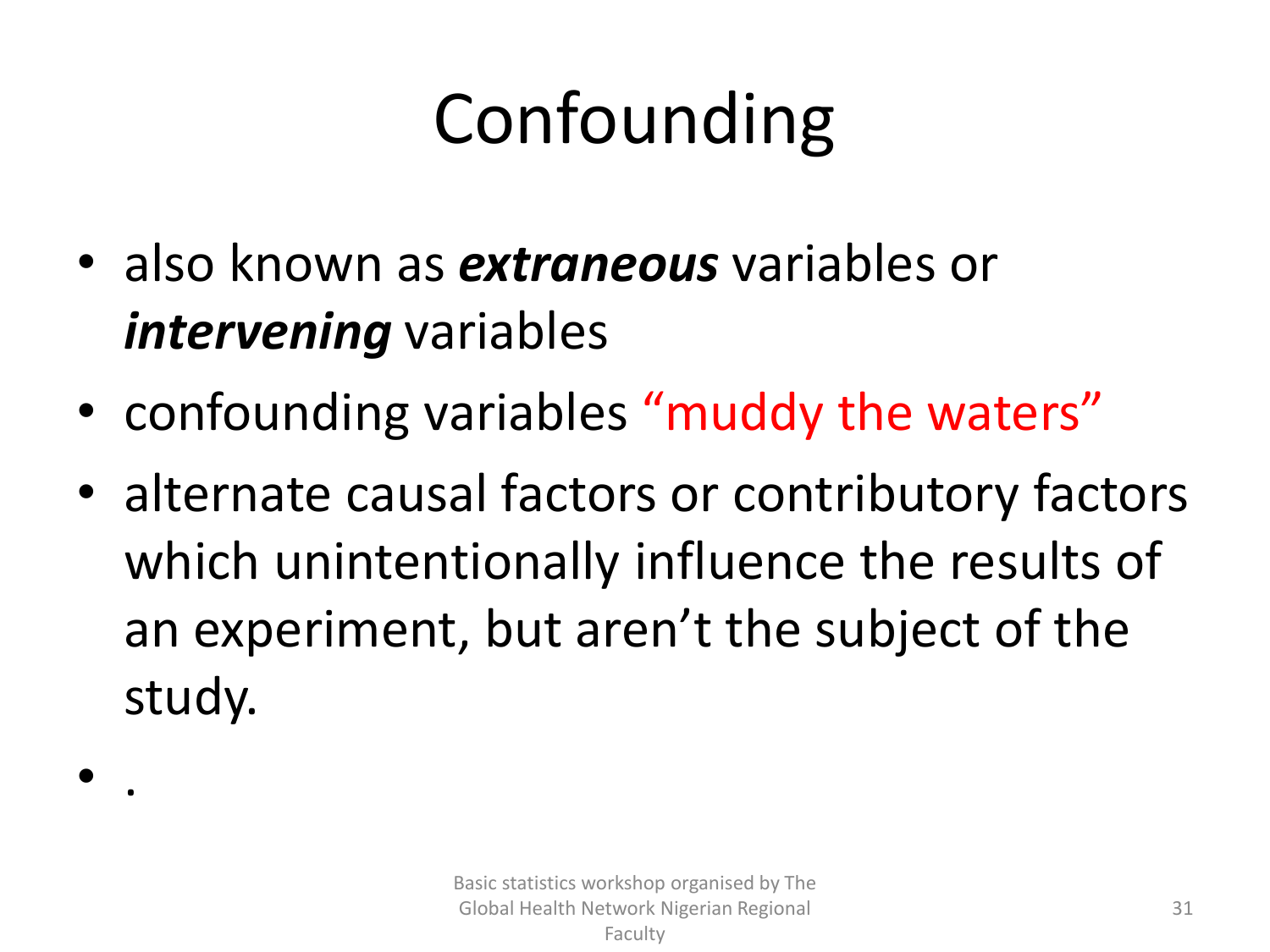- Two variables are confounding if their separate effects can not be distinguished.
- Other variables which influence the effect of the independent variable on the dependent variable.
- Demographics: Age, sex, race, occupation, marital status, are common confounders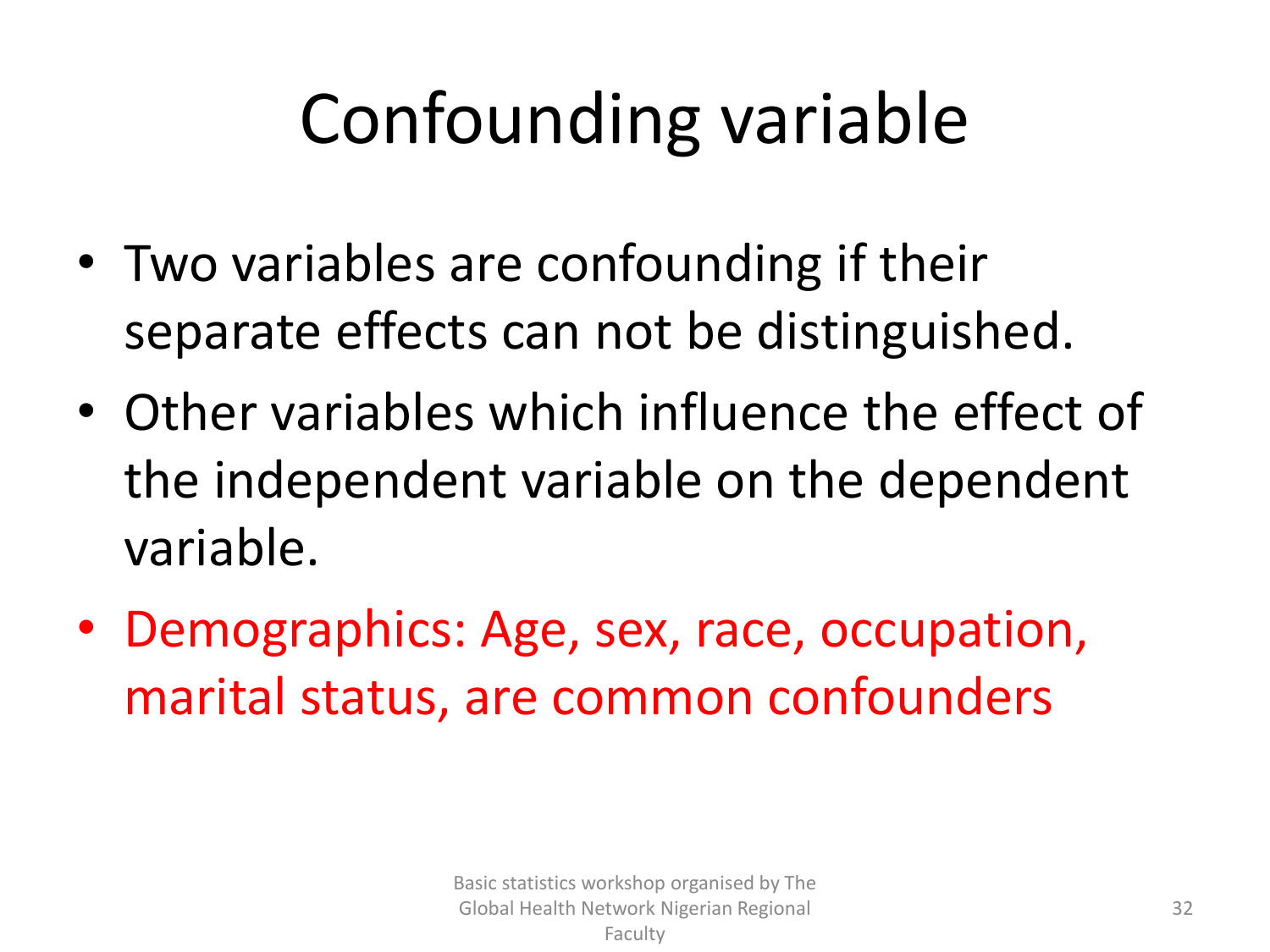

Basic statistics workshop organised by The Global Health Network Nigerian Regional Faculty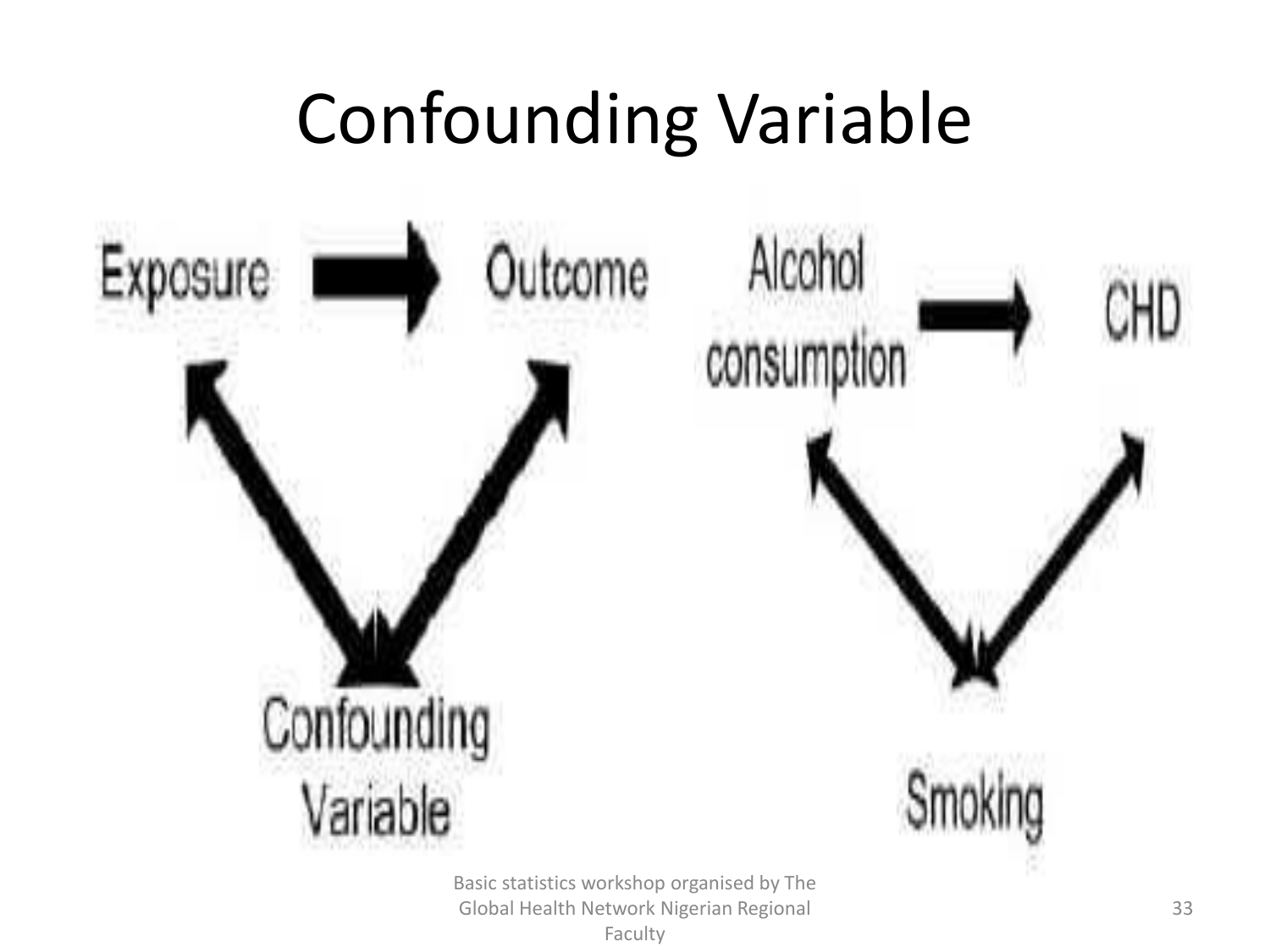In order for a variable to be considered as a confounder:

- 1) The variable must be independently associated with the outcome (i.e. be a risk factor).
- 2) The variable must be also associated with the exposure under study in the source population.
- 3) It should not lie on the causal pathway between exposure and disease.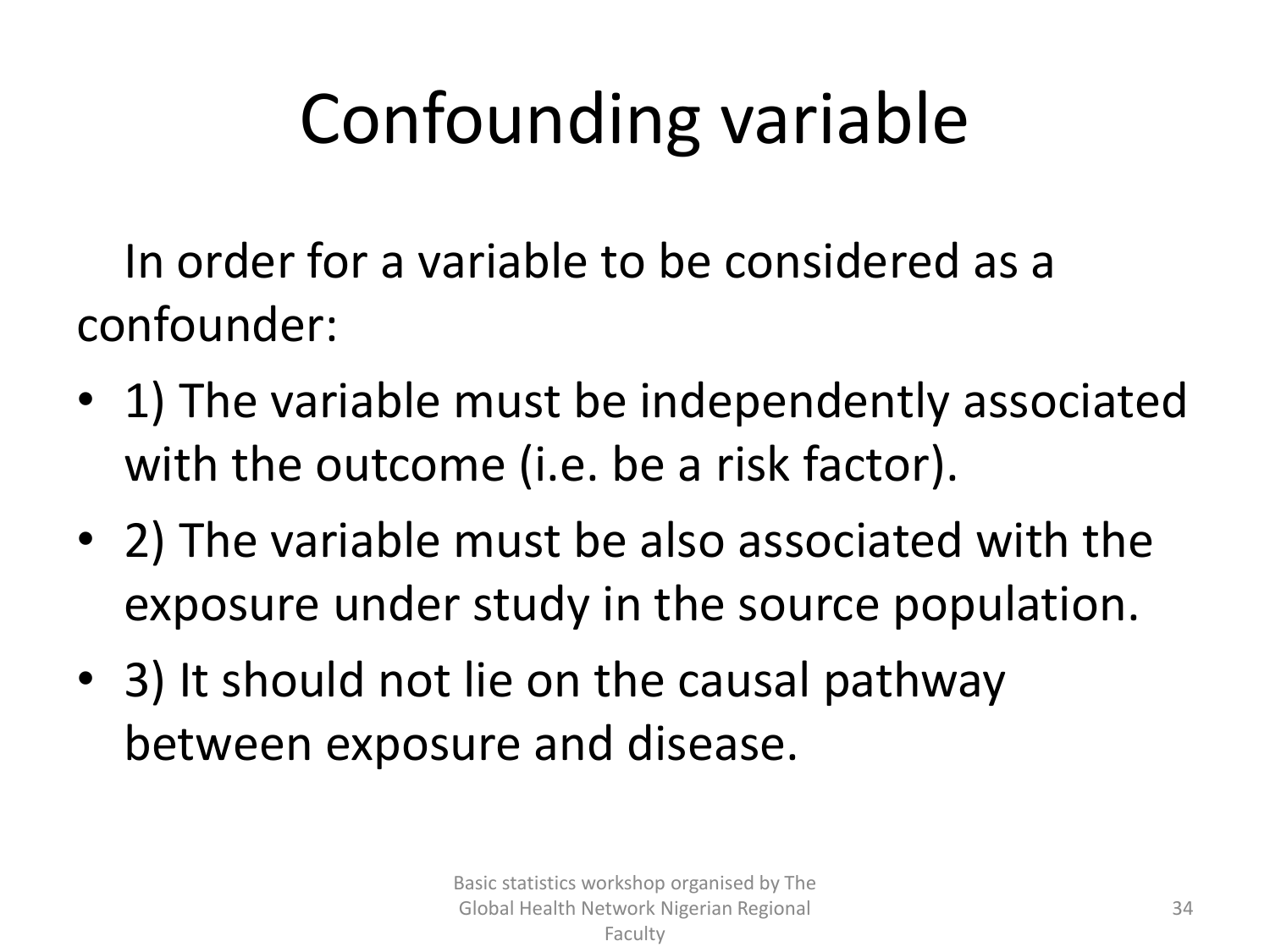• For example, a study may find that the risk of lung cancer is more in manual workers. A good investigator will not assume that manual work predisposes to lung cancer, before looking for other possible explanations. The result may, for example, be due to a fact that manual workers are more likely to smoke and it is smoking, not manual work, which is associated with lung cancer.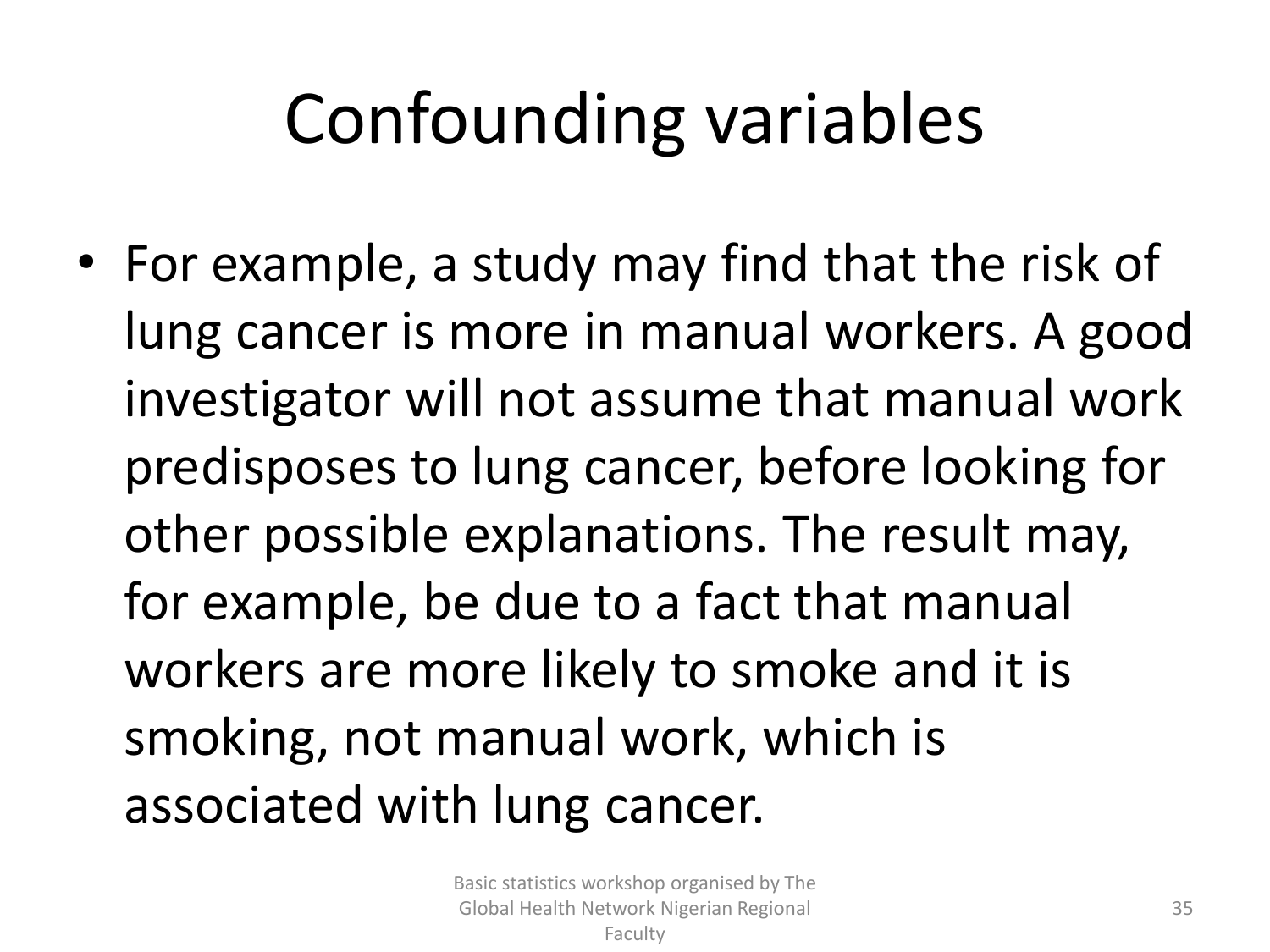- There are several ways to deal with confounding:
- 1) to think of it in planning and designing the study;
- 2) to measure/record the presence of the confounder during implementation of the study;
- 3) and to allow for it in the analysis.
- 4) To randomize or match the participants if possible.
- 5) To avoid contamination after randomization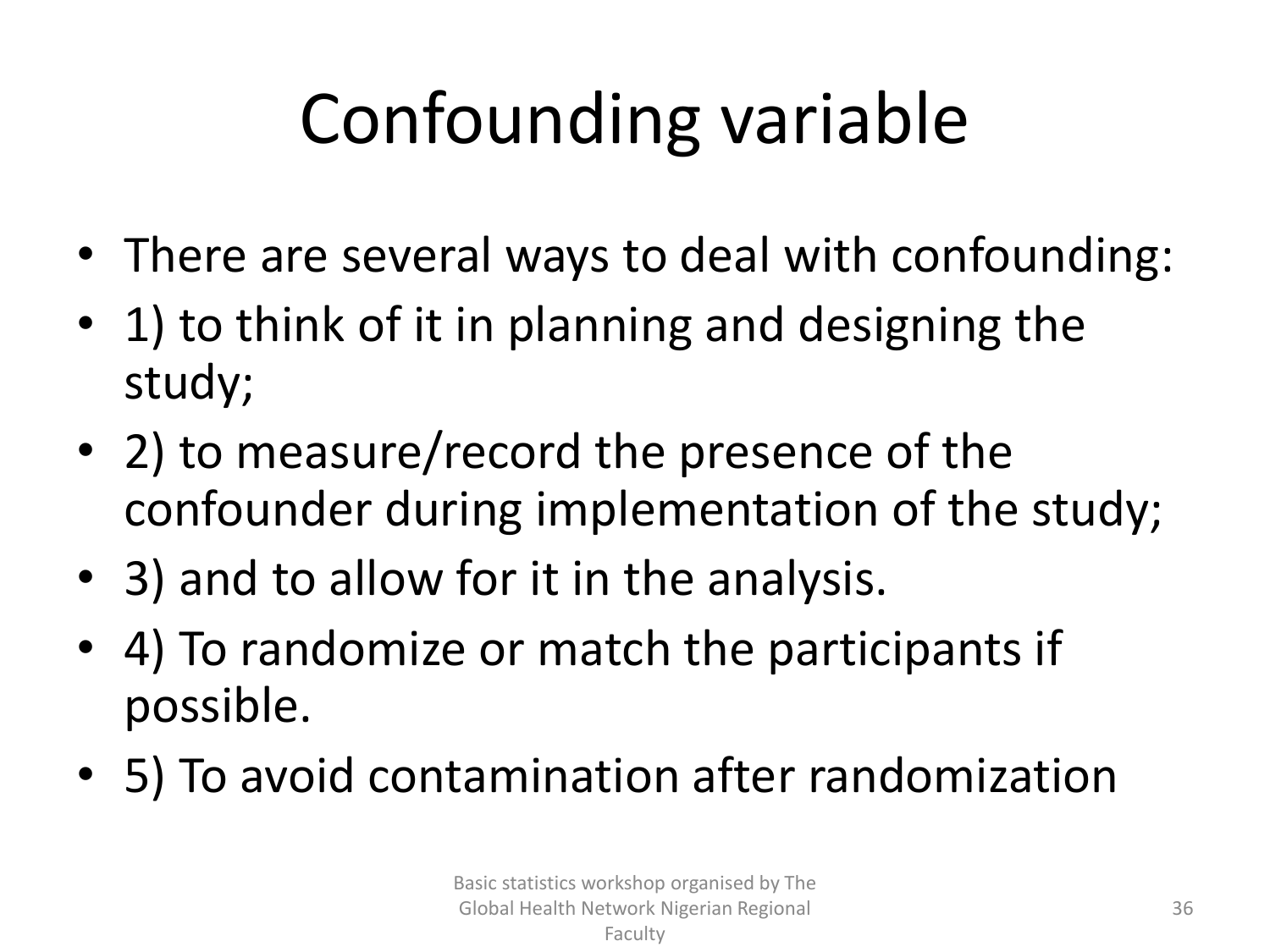- The case mix or patient mix, which refers to baseline differences among research subjects, can be a confounding factor.
- Matching is an important technique for creating a control group by pairing subjects, based on one or more confounding factors.
- An alternative is to use the control-table method, in which stratification is done afterwards.
- Rather than arranging subjects by groups as the study is designed, results are calculated within specified subdivisions.
- When more than a few confounding variables are present, the statistical technique of multivariate analysis is used.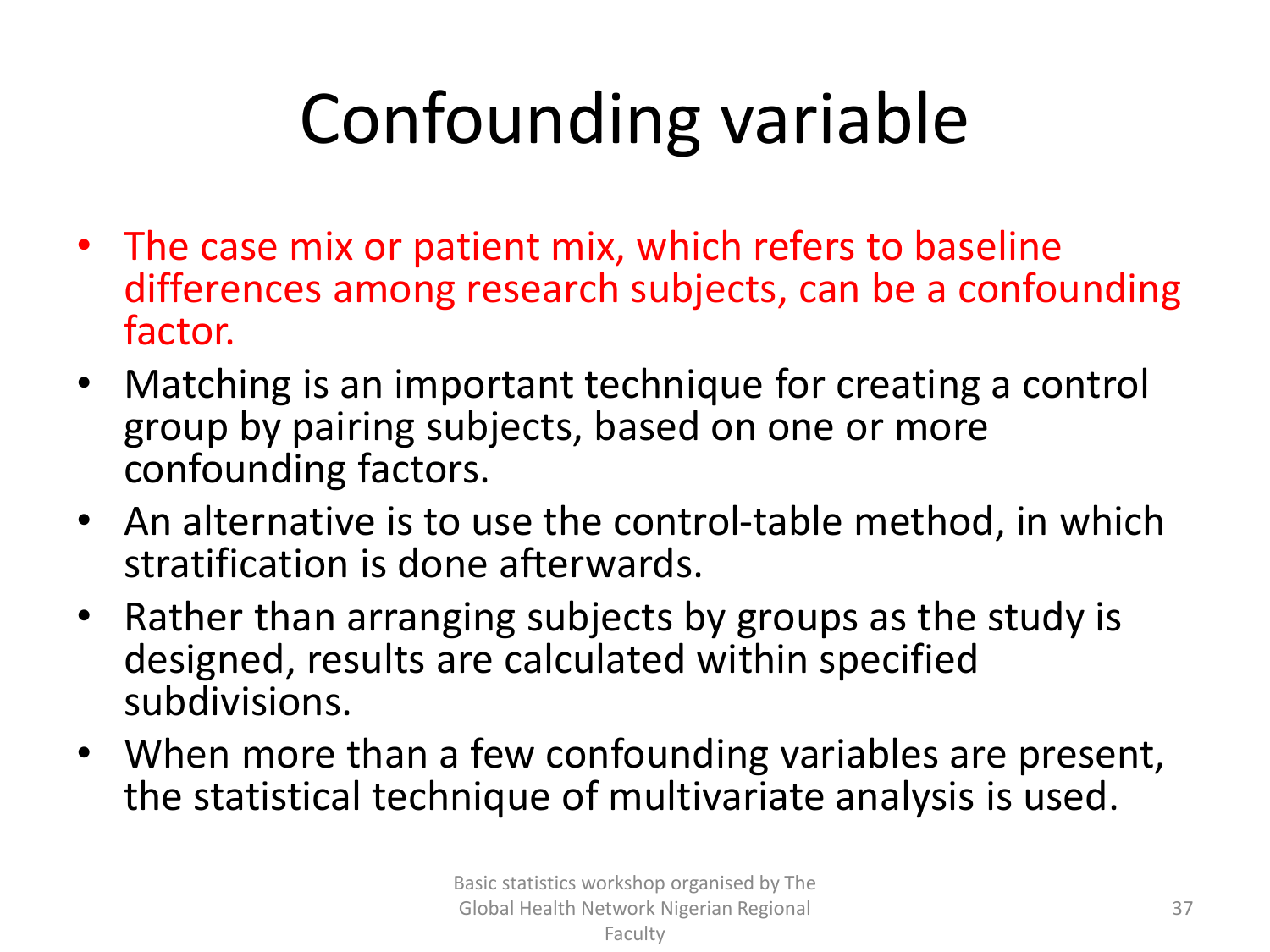• As an example of analysis for confounding factors we may look at a study of the relationship between the working status of mothers and the duration of breast feeding. The study may show that women who are employed full-time are less likely to breastfeed for a long duration than women who are employed part-time and women who are not employed.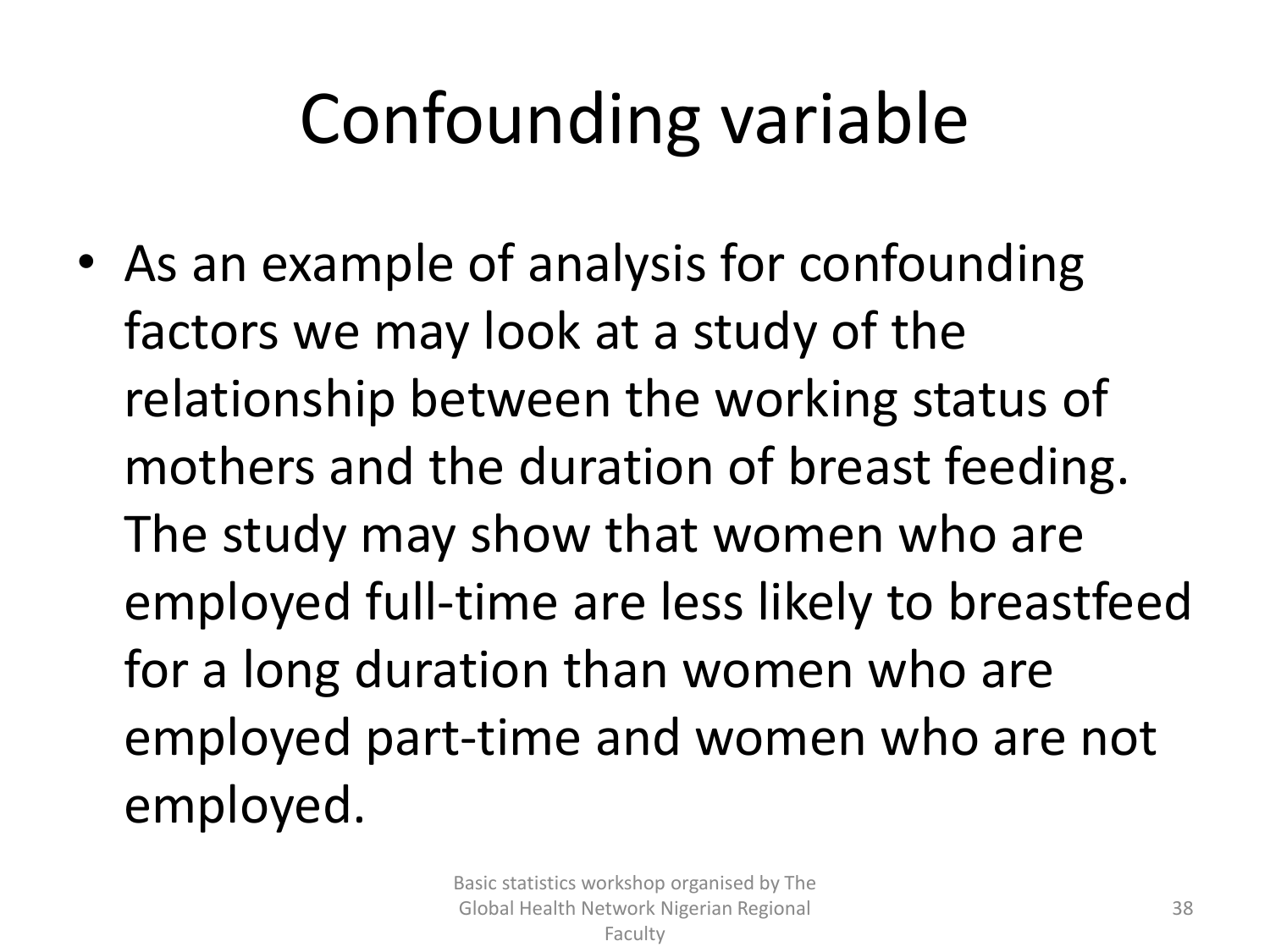• However, the level of education of the mother may be a confounding variable, since it can affect the outcome (duration of breastfeeding) and it may correlate with the working status. Before blaming work for the shorter duration of breastfeeding, there is a need to consider the confounding factor of education.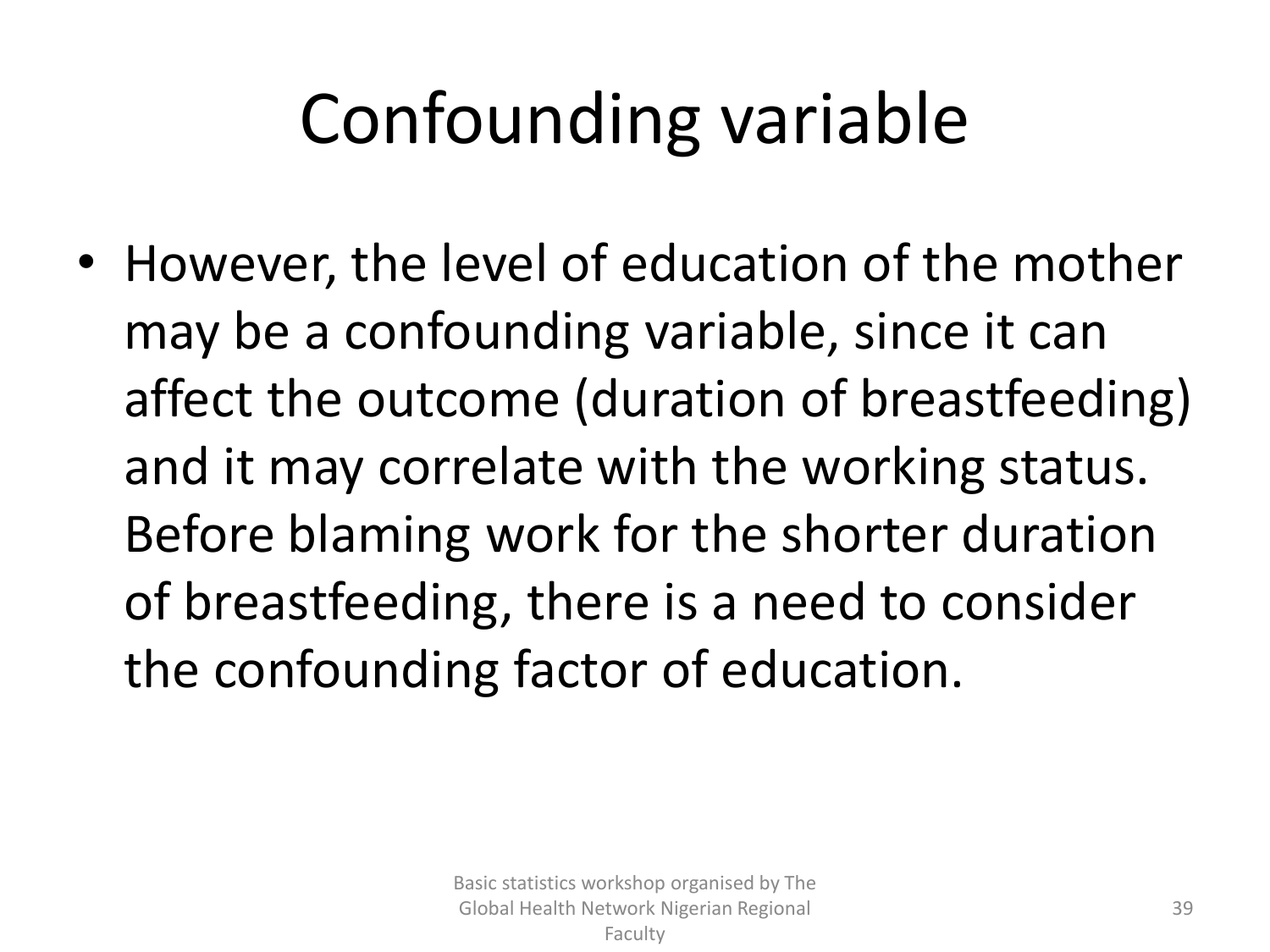• Stratification may be used. A cross-tabulation table may be constructed for mothers at different educational levels, for example those who had no schooling, less than 5 years of schooling, 5–9 years and 10 years or more. For each table, we look at duration of breastfeeding in mothers who are employed full-time, employed part-time and not employed.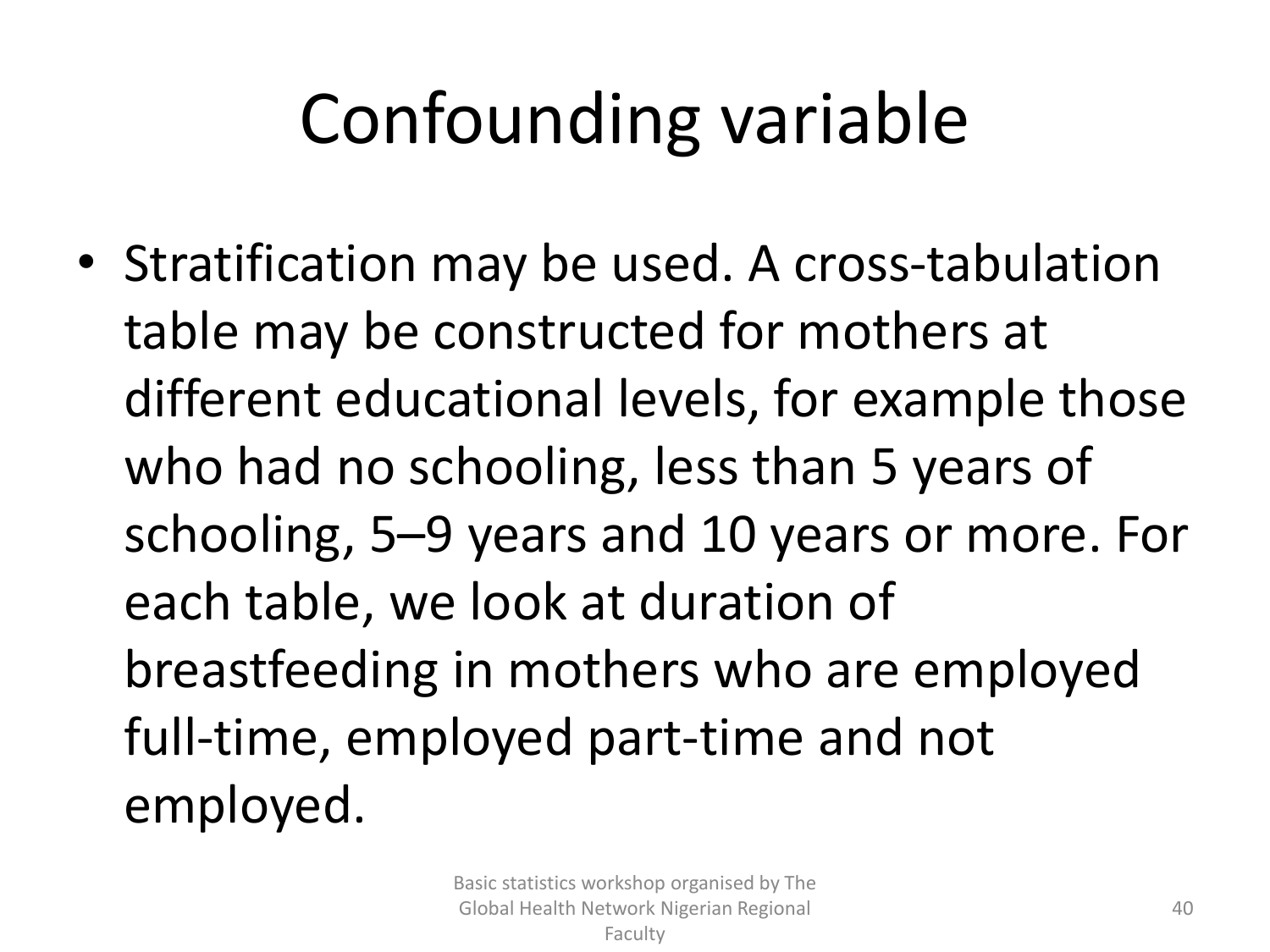• An alternative way of considering this confounding factor is matching at the design and implementation phase. For each employed mother with less than 5 years of schooling, we would choose a non employed mother with a similar educational level.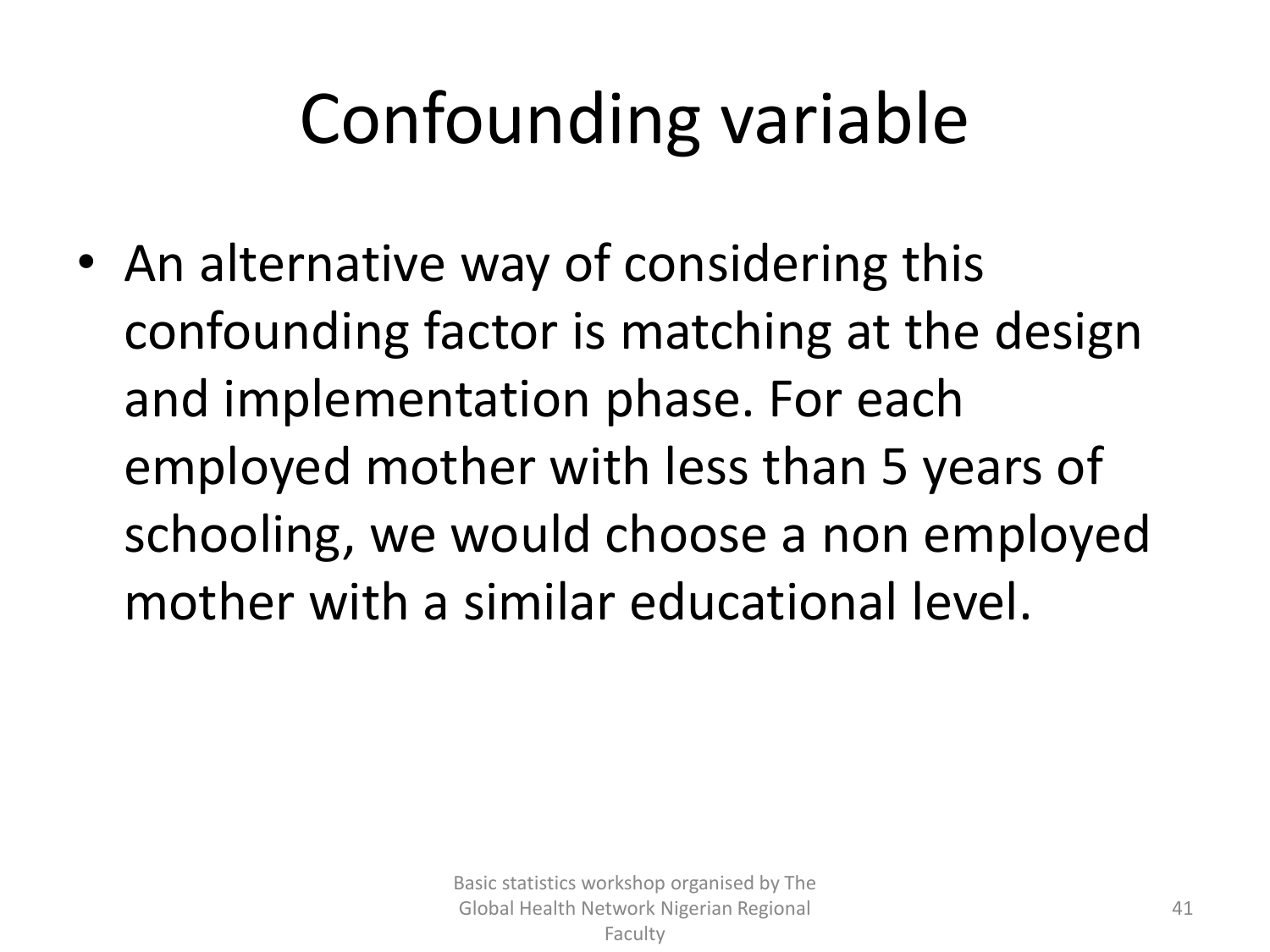- Crude rates are the terms used when results have not been adjusted for confounding factors.
- Adjusted rates are the terms used when results have undergone statistical transformation to permit fair comparison between groups differing in some characteristic that may affect risk of disease.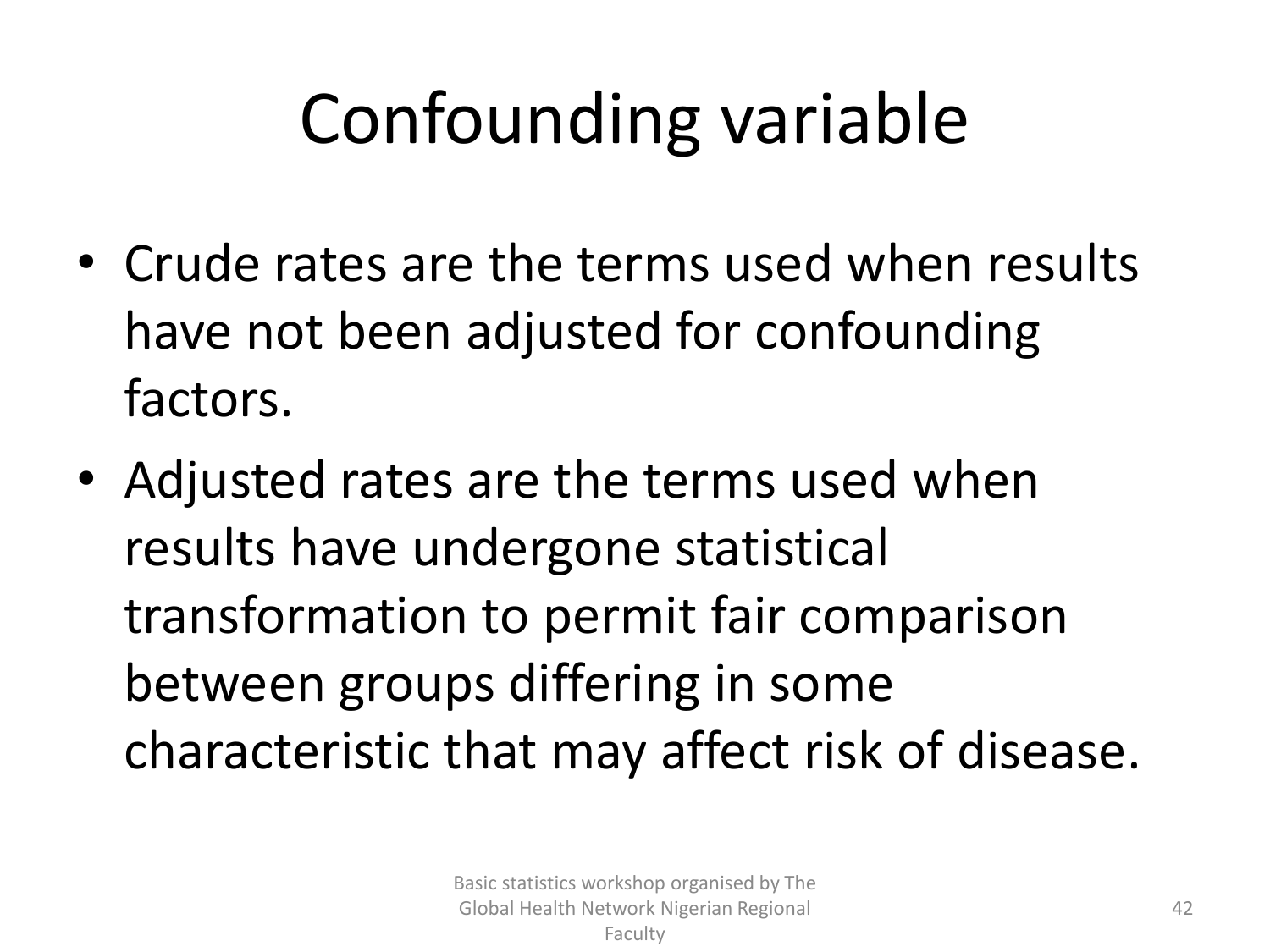### **Interaction (effect modification)**

- Interaction occurs when the direction or magnitude of an association between two variables differs due to the effect of a third variable. It may reflect a cumulative effect of multiple risk factors which are not acting independently and produce a greater or lesser effect than the sum of the effects of each factor acting on its own.
- A(TOBACCO)B(OBESITY) =C(LIVER CANCER) NOT EQUALS TO A(TOBACCO) =  $C$  OR B = C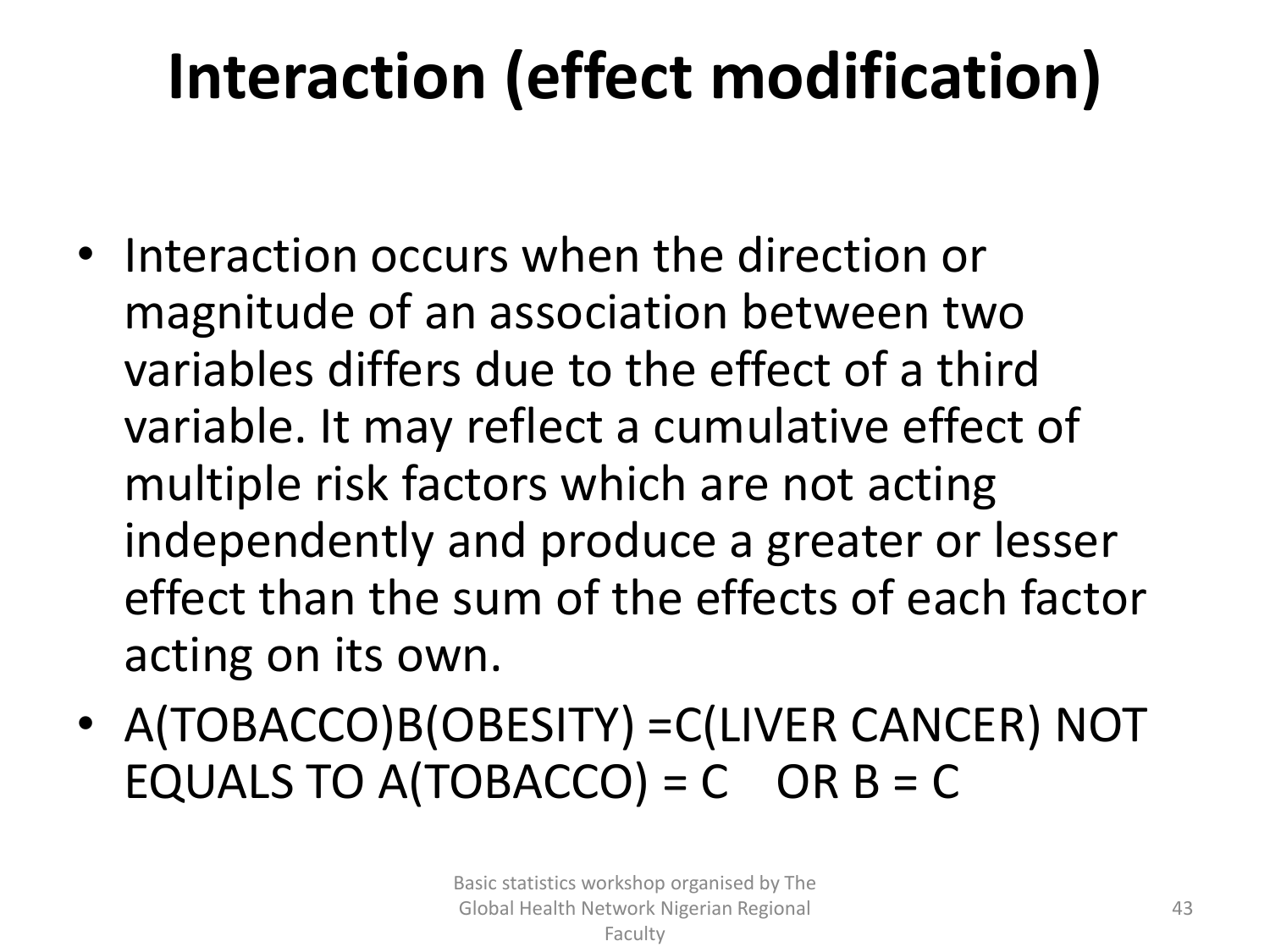### Dummy variables

• **Dummy coding** refers to the process of coding a polychotomous nominal or ordinal categorical variable into dichotomous variables. For example, we may have data about participants' religion, with each participant coded as follows: Religion **Code** Christian 1 Muslim 2 **A polychotomous nominal variable with three categories**

Atheist 3

Basic statistics workshop organised by The Global Health Network Nigerian Regional Faculty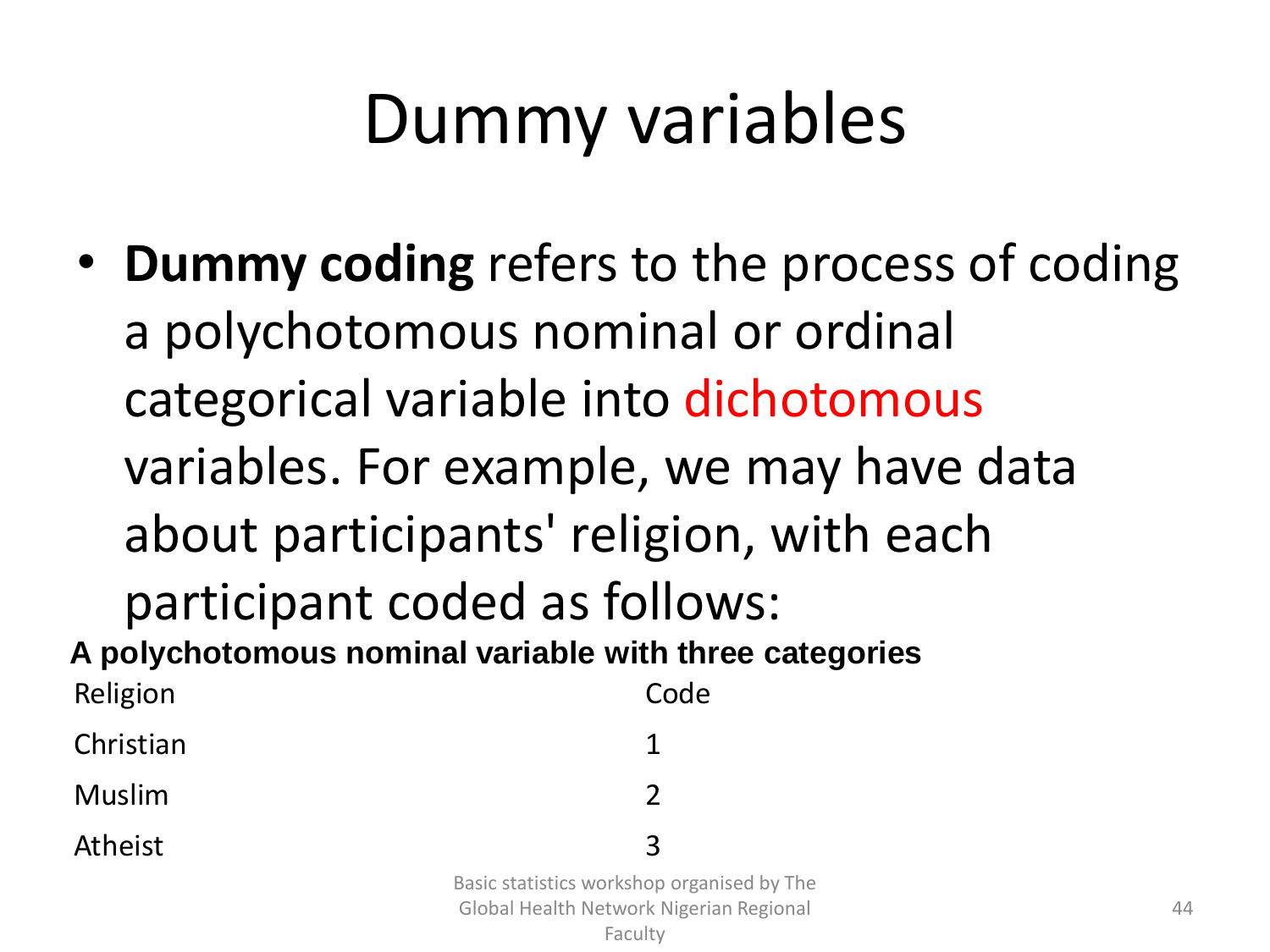## Dummy variable

#### **Full dummy coding for a categorical variable with three categories**

| Religion  | Christian | <b>Muslim</b> | Atheist |
|-----------|-----------|---------------|---------|
| Christian |           | 0             |         |
| Muslim    |           |               |         |
| Atheist   |           |               |         |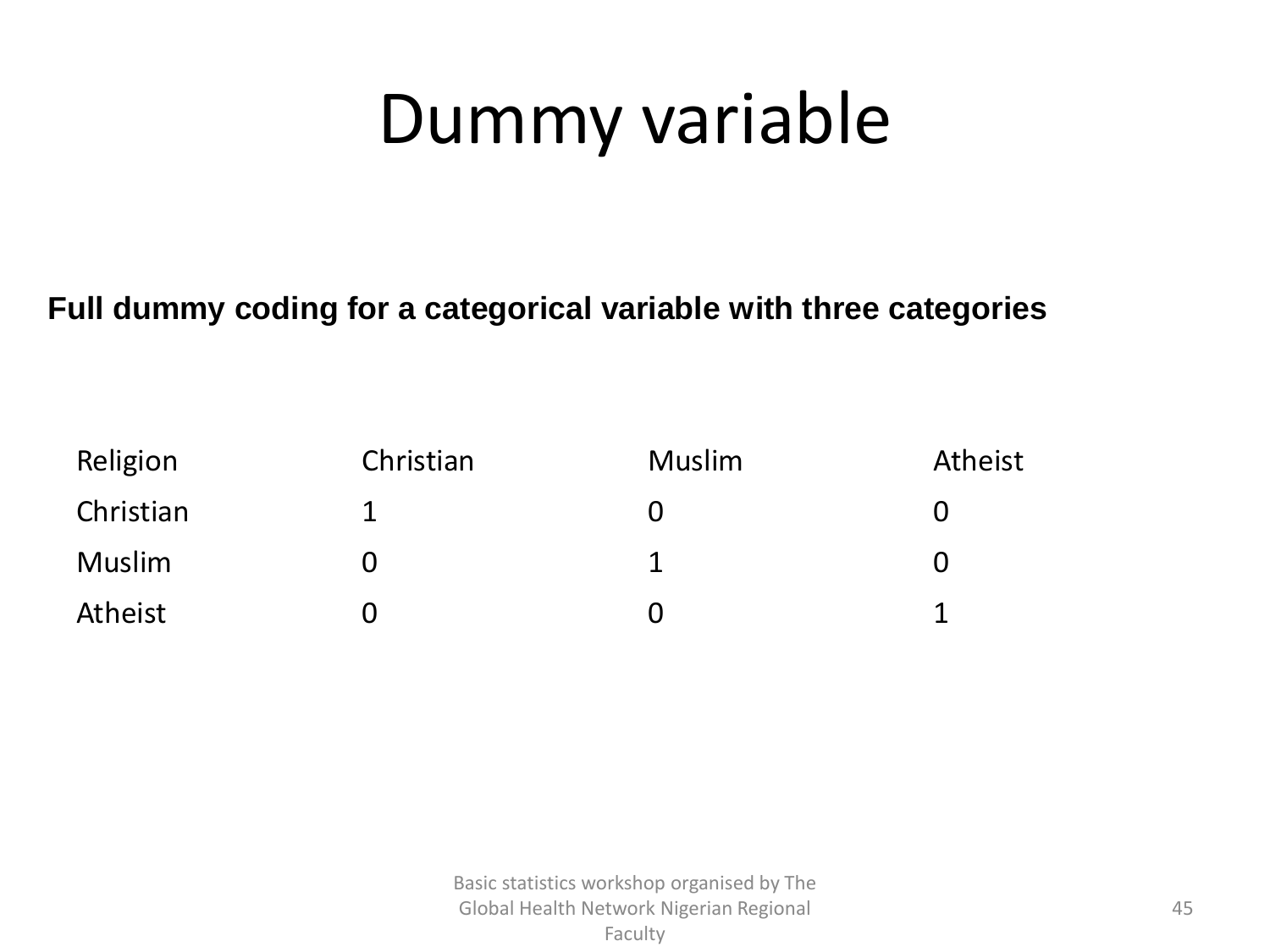### Dummy variable

**Dummy coding for a categorical variable with three categories, using Atheist as the reference category**

| Religion  | Christian | <b>Muslim</b>     |
|-----------|-----------|-------------------|
| Christian |           | $\mathbf{U}$      |
| Muslim    | 0         |                   |
| Atheist   |           | $\mathbf{\Omega}$ |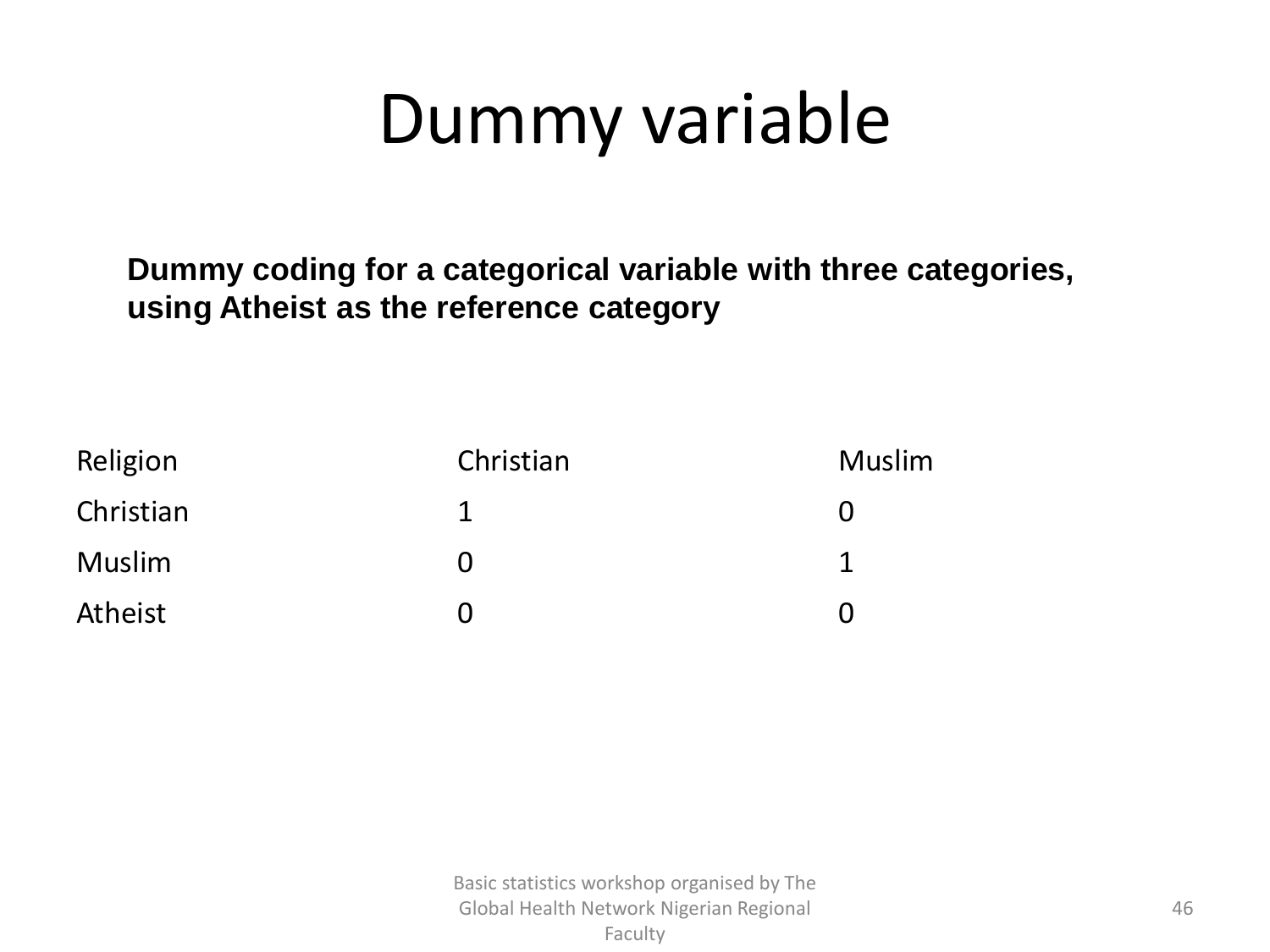### Dummy variable

#### **A categorical or nominal variable with three categories**

| Religiosity | Code |
|-------------|------|
| Atheism     |      |
| Religious   |      |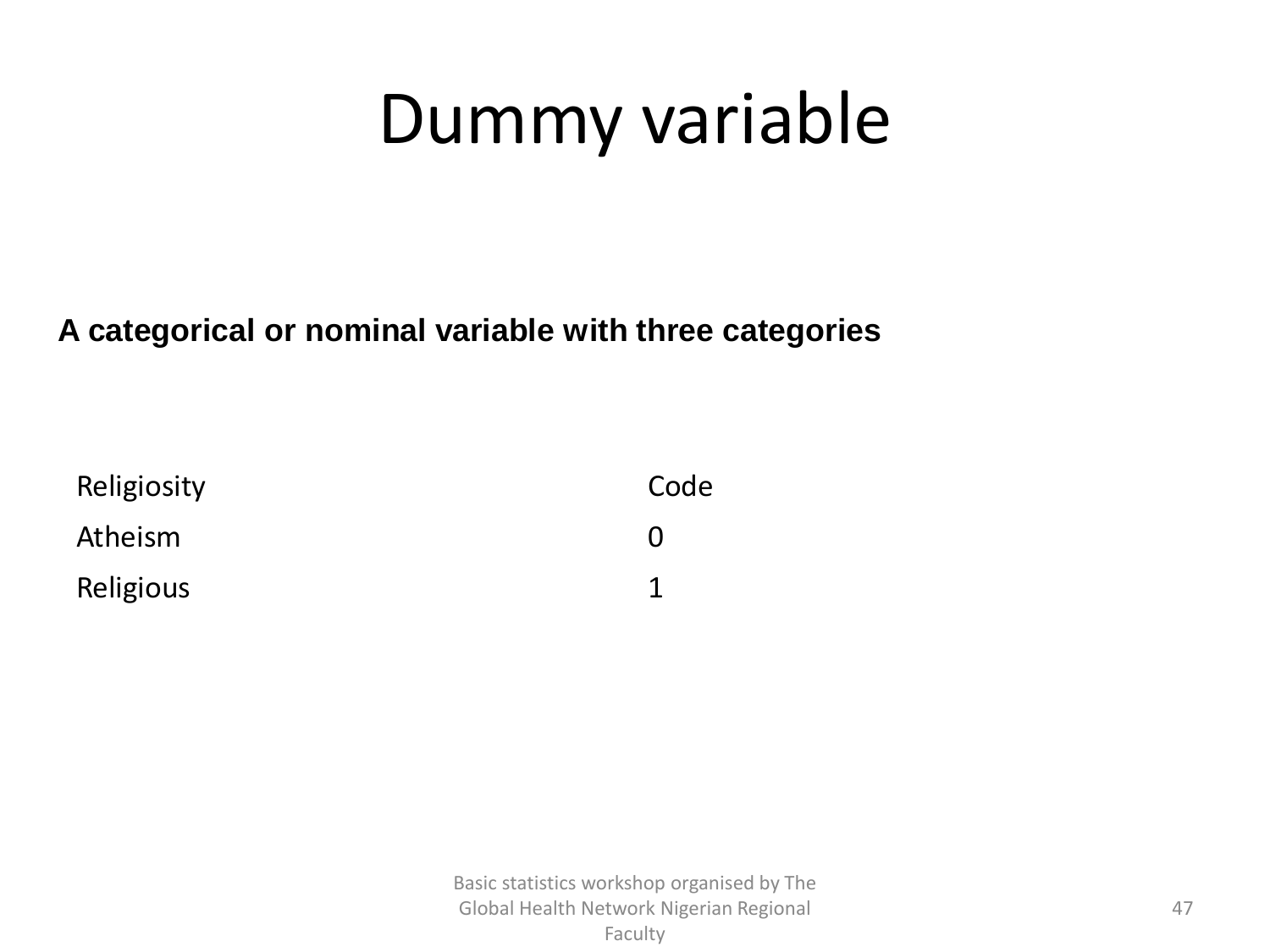# Conclusion

• Variables are the building blocks in research and statistics. A good understanding of variables lay the strong foundation for systematic collection, collation, analysis, interpretation, presentation and publication of clinical research data.